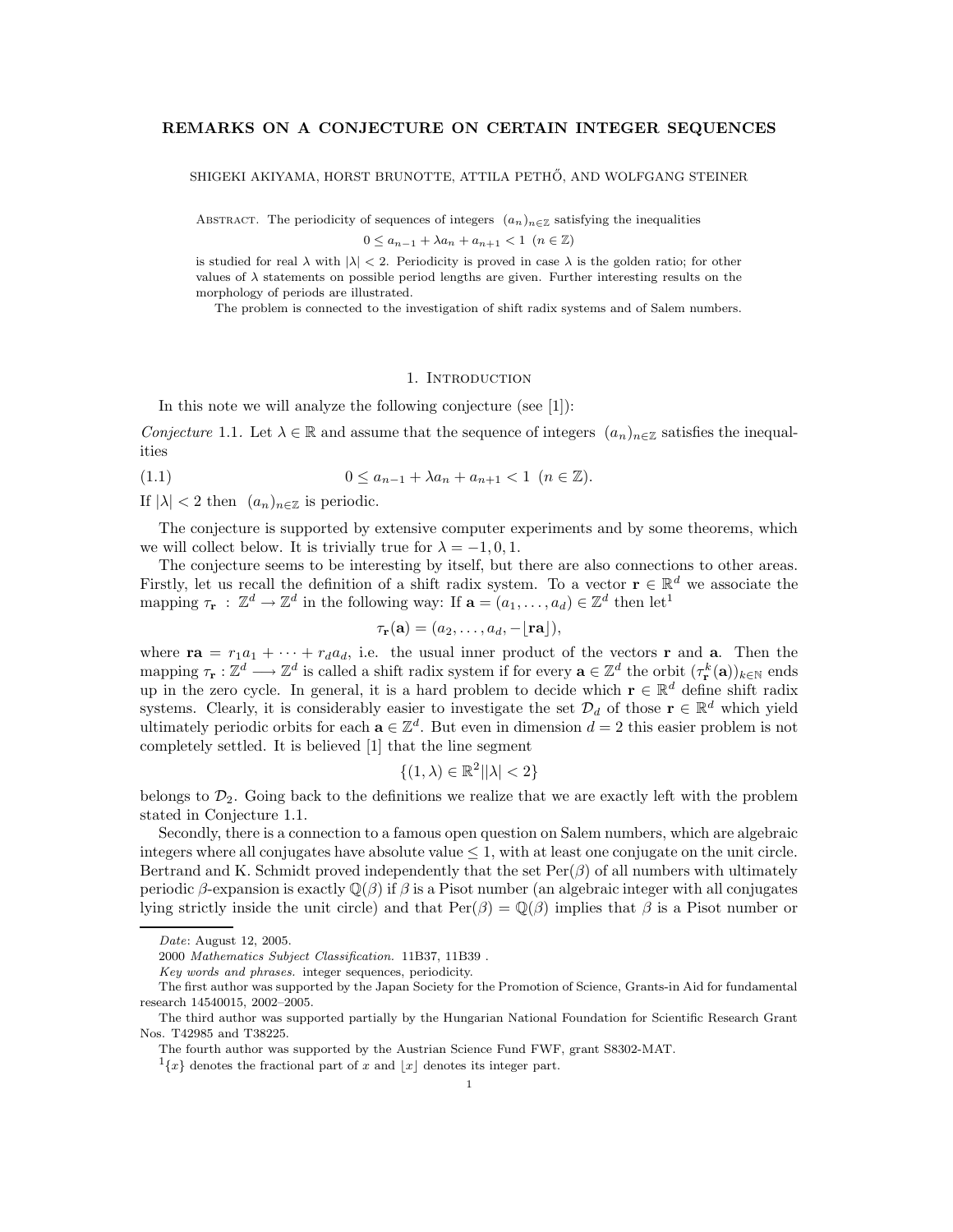a Salem number, but we still do not know for any Salem number if this property is true or false. In Hollander [4] and Rigo and Steiner [6] (in a more general context), an equivalent formulation of this problem was given implicitly: Let  $\beta$  be a root of  $x^d - b_1 x^{d-1} - \cdots - b_d$  with  $b_j \in \mathbb{Z}$ ,  $r_j = \frac{b_{d-j+2}}{\beta} + \cdots + \frac{b_d}{\beta^{j-1}}$  (with  $r_1 = 0$ ) and extend the definition of  $\tau_r$  to  $\mathbf{a} = (a_1, \ldots, a_d) \in \mathbb{Q}^d$  by

$$
\tau_{\mathbf{r}}(\mathbf{a}) = (a_2, \dots, a_d, -\lfloor \mathbf{r}\mathbf{a} + \{b_d a_1 + \dots + b_1 a_d\}\rfloor + \{b_d a_1 + \dots + b_1 a_d\}).
$$

Then we have  $\text{Per}(\beta) = \mathbb{Q}(\beta)$  if and only if  $(\tau^k(\mathbf{a}))_{k \in \mathbb{N}}$  is ultimately periodic for all  $\mathbf{a} \in \mathbb{Q}^d$ . Note that, for  $\mathbf{a} \in \frac{1}{q}\mathbb{Z}^d$ , the iterates  $\tau_{\mathbf{r}}^k(\mathbf{a})$  are in  $\frac{1}{q}\mathbb{Z}^d$  as well and that  $a_1$  can be replaced by  ${b_d a_1 + \cdots + b_1 a_d}$ , hence we have a shift radix system in  $\frac{1}{q}(\mathbb{Z}_q \times \mathbb{Z}^{d-1})$ , which can probably be treated similar to a shift radix system in  $\mathbb{Z}^{d-1}$ .

Conjecture 1.1 does not give answers to this problem because the degree of Salem numbers is at least 4 which implies that the corresponding shift radix system has at least degree 3, but the problems are similar: The eigenvalues of the shift radix system corresponding to a Salem number β are the conjugates of β and lie therefore inside the unit circle (with at least one lying on it), the eigenvalues of the shift radix system (1.1) lie on the unit circle if  $|\lambda| < 2$ .

Boyd [2] provided some heuristics predicting that  $\text{Per}(\beta) = \mathbb{Q}(\beta)$  holds for Salem numbers of degree 4 and 6, but not for Salem numbers of higher degree. Since Salem numbers are reciprocal,  $1/\beta$  is a conjugate of  $\beta$  and all other conjugates lie on the unit circle. Therefore we have one contracting direction of the shift radix system and a  $(d-2)$ -dimensional hyperplane corresponding to the other eigenvalues. Therefore  $||\tau_{\mathbf{r}}^k(\mathbf{a})|| = \mathcal{O}(k^{\delta})$  for some  $\delta < 1/(d-2)$  implies that  $(\tau_{\mathbf{r}}^k(\mathbf{a}))_{k\in\mathbb{N}}$  is ultimately periodic (cf. Proposition 2.4). Boyd assumed that the  $\tau_{\mathbf{r}}^k(\mathbf{a})$  are randomly distributed and used the birthday paradox to show that  $\delta < 2/(d-2)$  is sufficient if this assumption holds. By a random walk argument, he gave a justification for  $\delta = 1/2$ .

## 2. General results

We start with a property satisfied for all  $\lambda$ . A sequence of integers  $(a_n)_{n\in\mathbb{Z}}$  is called an orbit belonging to  $\lambda$  (or  $\lambda$ -orbit for short), if (1.1) holds for all  $n \in \mathbb{Z}$ . To study orbits it is more convenient to consider their consecutive terms because any two of them generate the whole orbit. We say that  $(x, y) \in \mathbb{Z}^2$  lies on an orbit if x and y are consecutive terms of the orbit. Fix  $\lambda$  and call  $(a_1, a_2), (b_1, b_2) \in \mathbb{Z}^2$  equivalent if they lie on the same orbit. It is clear that this is an equivalence relation on  $\mathbb{Z}^2$ . Hence any pair  $(a_1, a_2) \in \mathbb{Z}^2$  belongs to an orbit and two different orbits belonging to  $\lambda$  have no common consecutive elements.

**Lemma 2.1.** Let  $(a_n)_{n\in\mathbb{Z}}$  be a  $\lambda$ -orbit, assume  $a_k = a_{k+1}$  for some  $k \in \mathbb{Z}$  and  $a_{k+\ell+1} = a_{k+\ell+2}$ for some  $\ell \in \mathbb{N}$ . Then  $(a_n)_{n \in \mathbb{Z}}$  is periodic with period length  $2\ell + 2$ .

*Proof.* Without loss of generality we may assume  $k = 1$ . By induction on |n| we show  $a_{n+2} = a_{1-n}$  for all  $n \in \mathbb{Z}$ . Therefore, if  $a_{k+\ell+1} = a_{k+\ell+2}$  then  $(a_{-\ell}, a_{-\ell+1}) = (a_{2+\ell}, a_{3+\ell})$ . for all  $n \in \mathbb{Z}$ . Therefore, if  $a_{k+\ell+1} = a_{k+\ell+2}$  then  $(a_{-\ell}, a_{-\ell+1}) = (a_{2+\ell}, a_{3+\ell}).$ 

# **Theorem 2.2.** There exist infinitely many orbits belonging to  $\lambda$ .

*Proof.* Consider an orbit with equal starting values, i.e. assume  $a_1 = a_2$ . Now if there exists an  $i \geq 0$  such that  $a_{2+i} = a_{3+i}$  then by Lemma 2.1  $(a_n)_{n \in \mathbb{Z}}$  becomes periodic. Hence  $(a_n)_{n \in \mathbb{Z}}$ can include at most two diagonal pairs. As there exist infinitely many diagonal pairs the proof is done.

The following examples shed some light on the growth of possible period lengths of orbits.

Example 2.3. Let  $0 < \lambda < 1$  and q be a positive integer.

- (i) The  $\lambda$ -orbit with initial values  $0, q$  where  $q < \frac{1}{1-\lambda}$  has minimal period length  $6q + 1$  (see [1]).
- (ii) For  $\lambda < \frac{1}{q}$  the  $\lambda$ -orbit with initial values 0, q has minimal period length 4q+3. This can easily be seen by calculating the first eight elements of the orbit, i.e.  $0, q, 0, -q, 1, q, -1, -q+1$ , and then deducing

 $a_{4k+1} = k$ ,  $a_{4k+2} = q - k + 1$ ,  $a_{4k+3} = -k$ ,  $a_{4k+4} = -q + k$   $(1 \leq k \leq q)$ 

by induction. We conclude  $a_{4q+4} = 0, a_{4q+5} = q$ .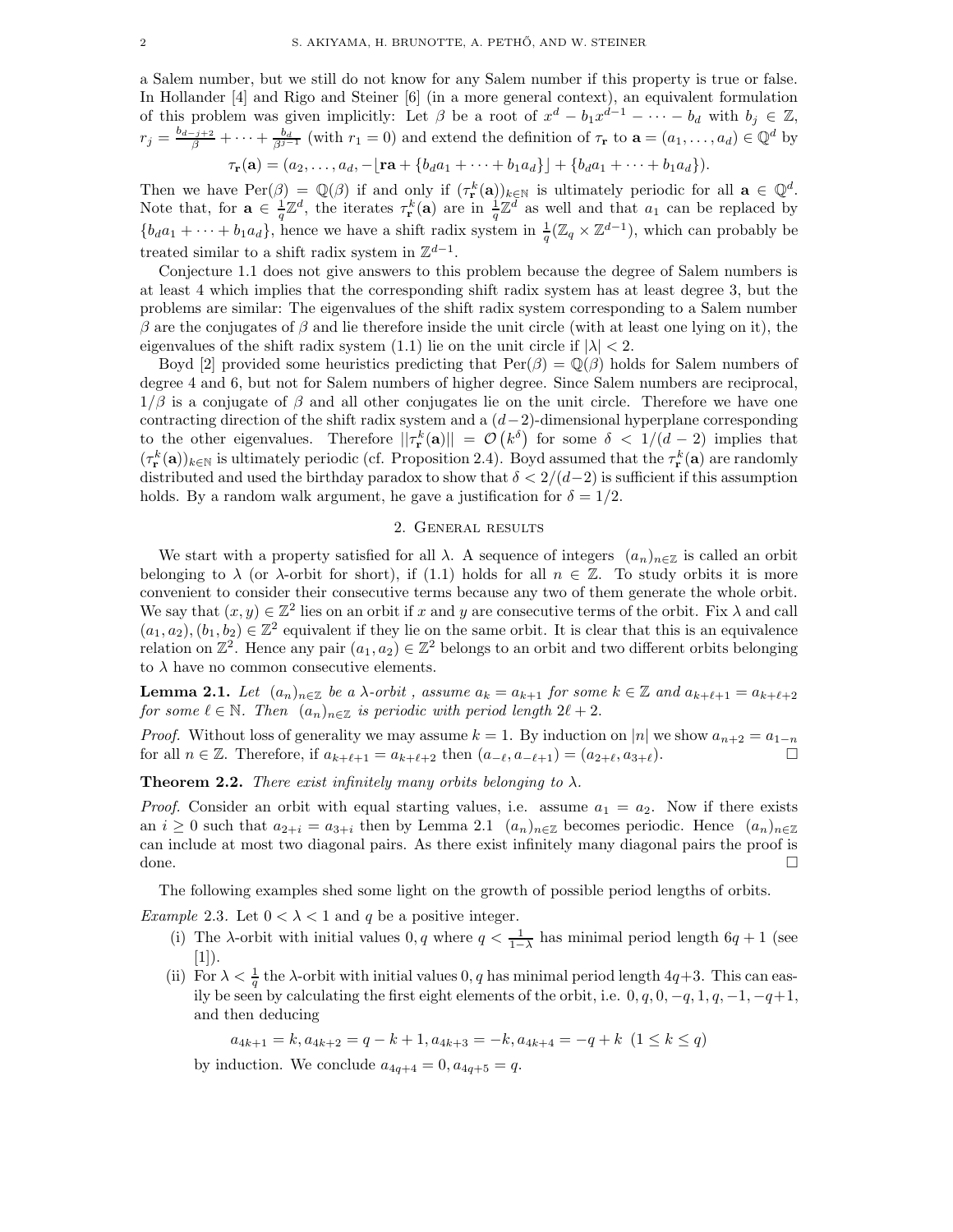In the sequel we assume  $|\lambda| < 2$ . Then there exists a unique  $\alpha \in [0, \pi)$  such that  $\lambda = 2 \cos \alpha$ . Setting  $\omega = \cos \alpha + i \sin \alpha$  we get  $\lambda = \omega + \bar{\omega}$ , where  $i = \sqrt{-1}$  and  $\bar{\omega}$  denotes the conjugate of the complex number  $\omega$ .

To a  $\lambda$ -orbit  $(a_n)_{n\in\mathbb{Z}}$  we associate some other sequences which make our investigation more tractable. First set  $b_{n-1} = a_{n-1} + \lambda a_n + a_{n+1}$  for  $n \in \mathbb{Z}$ . Then (1.1) implies  $0 \leq b_n < 1$ , and by the definition of  $\omega$  we have

$$
b_{n-1} = a_{n-1} + \omega a_n + \bar{\omega}(a_n + \omega a_{n+1}) \ \ (n \in \mathbb{Z}).
$$

Hence it is convenient to introduce the companion sequence  $c_n = a_n + \omega a_{n+1}$   $(n \in \mathbb{Z})$ . Rewriting this relation we obtain

(2.1) 
$$
b_{n-1} = c_{n-1} + \bar{\omega}c_n.
$$

For the sequence of real numbers defined by  $\alpha_{n+1} = -\alpha_{n-1} - \lambda \alpha_n$ , the points  $(\alpha_n, \alpha_{n+1})$  lie on the ellipse

$$
r^{2} = \alpha_{n}^{2} + \lambda \alpha_{n} \alpha_{n+1} + \alpha_{n+1}^{2} = (2 + \lambda) \left( \frac{\alpha_{n} + \alpha_{n+1}}{2} \right)^{2} + (2 - \lambda) \left( \frac{\alpha_{n} - \alpha_{n+1}}{2} \right)^{2}.
$$

for some  $r \geq 0$ . For  $a_{n+1} = -a_{n-1} - \lambda a_n + {\lambda a_n}$ , the situation is slightly different. If we consider the companion sequence

$$
r_n^2 = a_n^2 + \lambda a_n a_{n+1} + a_{n+1}^2 = (2+\lambda) \left( \frac{a_n + a_{n+1}}{2} \right)^2 + (2-\lambda) \left( \frac{a_n - a_{n+1}}{2} \right)^2,
$$

we obtain

$$
r_n^2 = a_n^2 + \lambda a_n a_{n-1} + a_{n-1}^2 + {\lambda a_n} (-2a_{n-1} - \lambda a_n + {\lambda a_n})
$$
  
=  $r_{n-1}^2 - {\lambda a_n} (2a_{n-1} + {\lambda a_n})$   
=  $r_{n-1}^2 - {2a_{n-1} + \lambda a_n} (2a_{n-1} + \lambda a_n).$ 

Proposition 2.4. If

$$
\limsup_{n \to \infty} \frac{r_n^2}{n} < \frac{\sqrt{4 - \lambda^2}}{\pi},
$$

then  $(a_n)_{n \in \mathbb{Z}}$  is periodic.

*Proof.* The area of the ellipse  $a_n^2 + \lambda a_n a_{n+1} + a_{n+1}^2 = r_n^2$  is  $r_n^2 \pi / \sqrt{4 - \lambda^2}$ . The ellipse contains therefore  $r_n^2 \pi / \sqrt{4 - \lambda^2} + \mathcal{O}(r_n)$  integer points. If this number grows slower than n, then two points  $(a_j, a_{j+1})$  and  $(a_k, a_{k+1})$  with  $j \neq k$  are equal and the sequence is periodic.

Obviousy every bounded  $\lambda$ -orbit is periodic. In the sequel we prove that already one-side boundedness is enough to prove periodicity.

**Proposition 2.5.** If a  $\lambda$ -orbit is lower or upper bounded (one-side bounded) then it is periodic.

To prove this statement we need two lemmata.

**Lemma 2.6.** If there exists some  $x \in \mathbb{Z}$  which appears infinitely often as a member of a one-side bounded  $\lambda$ -orbit  $(a_n)$  then  $(a_n)$  is periodic.

*Proof.* Let  $J_x$  denote the (infinite) set of those indices j with  $a_j = x$ . Then

$$
-\lambda x \le a_{j-1} + a_{j+1} < -\lambda x + 1
$$

holds by (1.1) for all  $j \in J_x$ . Thus

(2.2) 
$$
-a_{j-1} - \lambda x \le a_{j+1} < -a_{j-1} - \lambda x + 1.
$$

Assume that  $a_{j-1}$  is unbounded for  $j \in J_x$ . As  $(a_n)$  is one-side bounded  $a_n < K$   $(a_n > -K)$ holds for all  $n \in \mathbb{Z}$  with a constant K. Thus there exists  $j \in J_x$  with  $a_{j-1} \leq -K - \lambda x \quad (a_{j-1} \geq$  $K - \lambda x + 1$ ). Then  $a_{j+1} \geq K$   $(a_{j+1} < -K)$  holds by (2.2), which contradicts the assumption on  $(a_n).$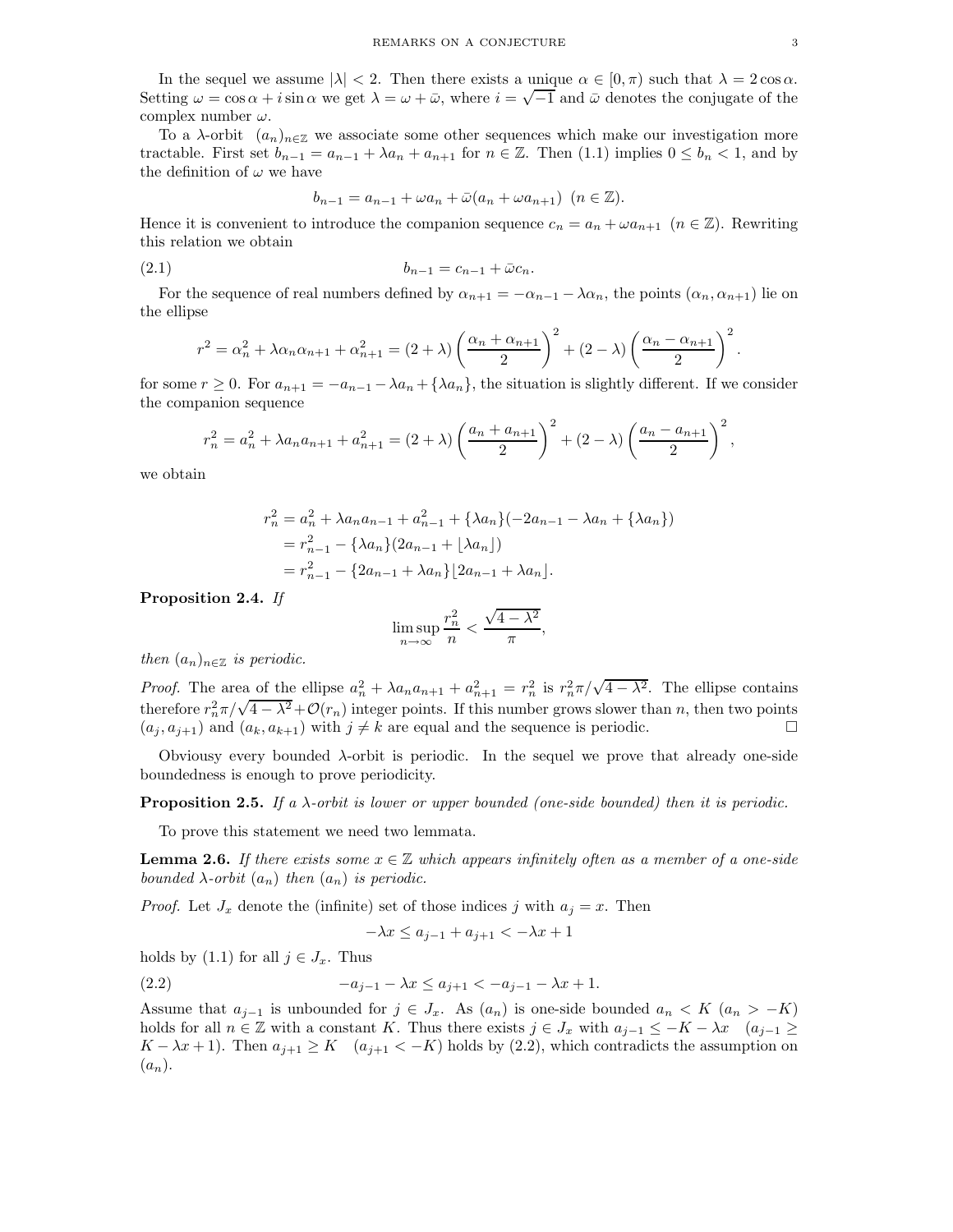Therefore  $a_{j-1}$  is bounded for all  $j \in J_x$  and there exists  $y \in \mathbb{Z}$  and  $j_1, j_2 \in J_x, j_1 \neq j_2$  with  $a_{j_1-1} = a_{j_2-1} = y$ . Then  $(a_{j_1-1}, a_{j_1}) = (a_{j_2-1}, a_{j_2}) = (y, x)$  and  $(a_n)$  is periodic by Lemma 2.1.  $\Box$ 

**Lemma 2.7.** Every unbounded  $\lambda$ -orbit has infinitely many positive and infinitely many negative terms.

*Proof.* A collection of consecutive positive (negative) terms of  $(a_n)$  will be called a positive (negative) run. We prove that a run is always finite. This implies the statement immediately. We distinguish three cases according to the size of  $\lambda$ .

**Case I,**  $\lambda \geq 0$ . By (1.1) the length of a run is at most two.

**Case II,**  $-1 \leq \lambda < 0$ . Summing up three consecutive inequalities (1.1) we obtain

$$
0 \le a_{n-2} + (1 + \lambda)a_{n-1} + (2 + \lambda)a_n + (1 + \lambda)a_{n+1} + a_{n+2} < 3.
$$

Thus the length of a run is at most four.

**Case III,**  $-2 < \lambda < -1$ . This is the most complicated case. Consider first a positive run. We prove that it has a local maximum. Indeed, assume that the run starting with  $a_0$  is increasing. Let  $\ell$  be so large that  $(\ell - 2)(2 + \lambda) + 1 + \lambda \geq 0$ . We may assume that  $a_0 \geq \ell$ . By Lemma 2.1 two consecutive terms of  $(a_n)$  can be identical only once, thus we can achieve  $a_0 \geq \ell$  by omitting from consideration at most  $\ell$  terms.

Summing up  $\ell$  consecutive inequalities (1.1) and using that the run is increasing we obtain

$$
\ell > a_0 + (1 + \lambda)a_1 + (2 + \lambda) \sum_{j=2}^{\ell-1} a_j + (1 + \lambda)a_\ell + a_{\ell+1}
$$
  
\n
$$
\geq a_0 + (1 + \lambda)a_1 + (2 + \lambda)(\ell - 2)a_2
$$
  
\n
$$
\geq a_0 \geq \ell,
$$

which is a contradiction. Thus an increasing part of a run has length at most  $2\ell + 1$ , which proves the claim.

Now let  $a_0$  be a local maximum of our run. Only  $a_1$  or  $a_{-1}$ , but not both can be equal to  $a_0$ , thus we may assume  $a_0 > a_1$ . Assume that  $a_k > a_{k+1}$  for some  $k \geq 0$ . Dividing (1.1) by  $a_{k+1}$  we obtain

$$
0 \le \frac{a_k}{a_{k+1}} + \lambda + \frac{a_{k+2}}{a_{k+1}} < \frac{1}{a_{k+1}},
$$

which implies

$$
\frac{a_{k+2}}{a_{k+1}} < -\frac{a_k - 1}{a_{k+1}} - \lambda \le -1 - \lambda < 1,
$$

i.e.  $a_{k+1} > a_{k+2}$ . Thus from the maximum on the run is strictly decreasing. As the definition of  $(a_n)$  is symmetrical, this holds for both directions. Summing up the length of a positive run is at most  $4\ell + 3$ .

Negative runs can be treated similarly.

**Proof of Proposition 2.5.** If the  $\lambda$ -orbit  $(a_n)$  is bounded then we have nothing to do. Assume that it is one-side bounded, but unbounded. Then by Lemma 2.7 it has infinitely many positive and infinitely many negative terms. As  $(a_n)$  is one-side bounded there exists an integer which appears infinitely often in  $(a_n)$ . By Lemma 2.6  $(a_n)$  is bounded, hence periodic.  $\Box$ 

#### 3. General results on the periods

Although the following lemma is a simple consequence of the definitions it plays an important role in the analysis of periods.

**Lemma 3.1.** Let  $m \geq 1$  be an integer, then

(3.1) 
$$
\sum_{j=1}^{m} b_{j-1}(-\omega)^{j-1} = c_0 - (-\omega)^m c_m.
$$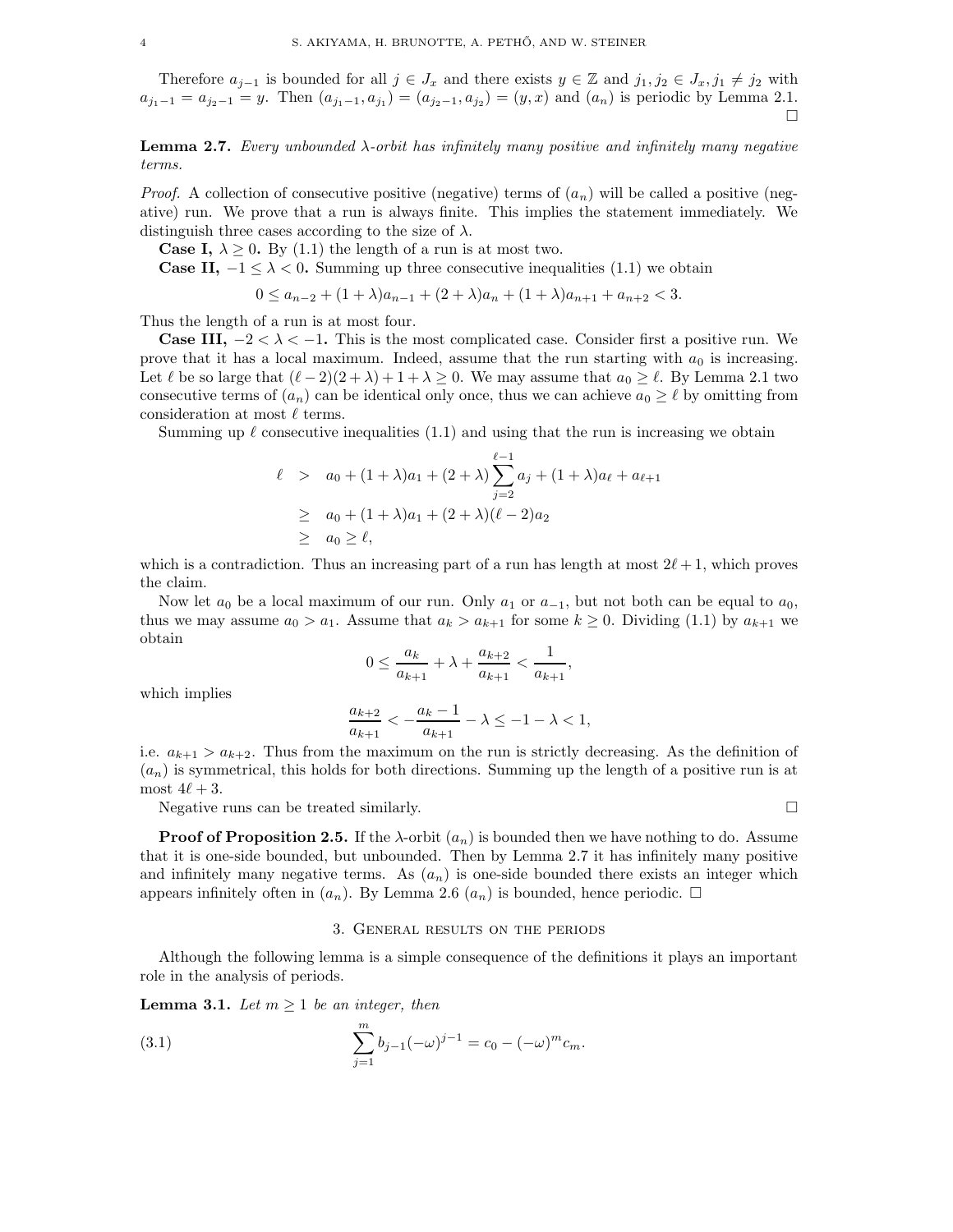*Proof.* Relation (3.1) is true for  $m = 1$ . Assume that it holds for m. Then using (3.1) and (1.1) we get

$$
\sum_{j=1}^{m+1} b_{j-1}(-\omega)^{j-1} = c_0 - (-\omega)^m c_m + b_m(-\omega)^m
$$
  
=  $c_0 - (-\omega)^m c_m + (-\omega)^m c_m + (-\omega)^m \omega c_{m+1}$   
=  $c_0 - (-\omega)^{m+1} c_{m+1}$ ,

and the lemma is proved.  $\square$ 

The meaning of the next theorem is that the minimal period length of a periodic orbit grows generally with the initial terms. More precisely we prove:

**Theorem 3.2.** Assume that the orbit  $(a_n)_{n\in\mathbb{Z}}$  belongs to  $\lambda = 2\Re\omega$  and that  $(a_n)_{n\in\mathbb{Z}}$  is periodic with minimal period length p. If

(i)  $\omega$  is not a root of unity or

- (ii) if k is the smallest positive integer with  $\omega^k = -1$  and k does not divide p or
- (iii) if k is the smallest positive integer with  $\omega^k = -1$ , k divides p, k is even and  $p/k$  is odd

then  $|a_0| + |a_1|$  is bounded by a constant which depends only on p and on the argument of  $\omega$ .

*Proof.* As p is a period length of  $(a_n)_{n\in\mathbb{Z}}$  we have  $c_p = a_p + \bar{\omega}a_{p+1} = a_0 + \bar{\omega}a_1 = c_0$ . Using this and (3.1) we get

(3.2) 
$$
\sum_{j=1}^{p} b_{j-1}(-\omega)^{j-1} = c_0(1 - (-\omega)^p).
$$

The absolute value of the sum on the left hand side is at most  $p$ . It remains to prove that under one of the conditions (i)-(iii)  $|1-(-\omega)^p|$  is bounded below by a constant depending only on p and on the argument of  $\omega$ . Note that by an elementary argument the boundedness of  $|c_0|$  implies that  $|a_0| + |a_1|$  is bounded.

The statement is obviously true when  $\omega$  is not a root of unity.

In the cases (ii) and (iii) write  $p = kt + r$ , with  $0 \le r \le k$ . Then

$$
1 - (-\omega)^p = 1 + (-1)^{p+t+1} \omega^r.
$$

If k does not divide p, then  $r \neq 0$ , i.e.  $1 + (-1)^{p+t+1}\omega^r \neq 0$ . Similarly, if k divides p, but k is even, then p is even and as  $p/k = t$  is odd then  $p + t + 1$  is even, i.e.  $1 + (-1)^{p+t+1}\omega^r = 2$ .  $\Box$ 

The next corollary is an immediate consequence of Theorem 3.2.

**Corollary 3.3.** Let  $\omega \in \mathbb{C}$  be not a root of unity and assume that Conjecture 1.1 holds for  $\lambda = 2\Re \omega$ . Then there exist periodic orbits belonging to  $\lambda$  with arbitrary long minimal period lengths.

## 4. Morphology of the periods

According to our computation experience the graph of an orbit can have three different shapes. Typical examples are displayed in Figures 1-3. In Case I the corresponding  $\omega$  is not a root of unity and the graph resembles an ellipse. In the other cases  $\omega$  is an eighth root of unity. The difference is in the length of period. In Case II this number is not divisible by eight. The graph has only one component. Finally, in Case III the period length is divisible by eight and the graph consists of eight "connected" components. We show that this happens always.

Assume first that  $\omega$  is a root of unity, i.e. if  $\alpha$  is a rational multiple of  $\pi$ . Then we can associate a fourth, bounded sequence to  $(a_n)_{n\in\mathbb{Z}}$ .

**Lemma 4.1.** Assume that  $\omega \neq -1$ , but  $\omega^k = -1$  for some integer  $k > 1$  and put

$$
d_n = \begin{cases} a_n - a_{n+k} & , \text{ if } k \text{ is odd,} \\ a_n + a_{n+k} & , \text{ if } k \text{ is even.} \end{cases}
$$

Then  $|d_n|$  is bounded by a constant depending only on k.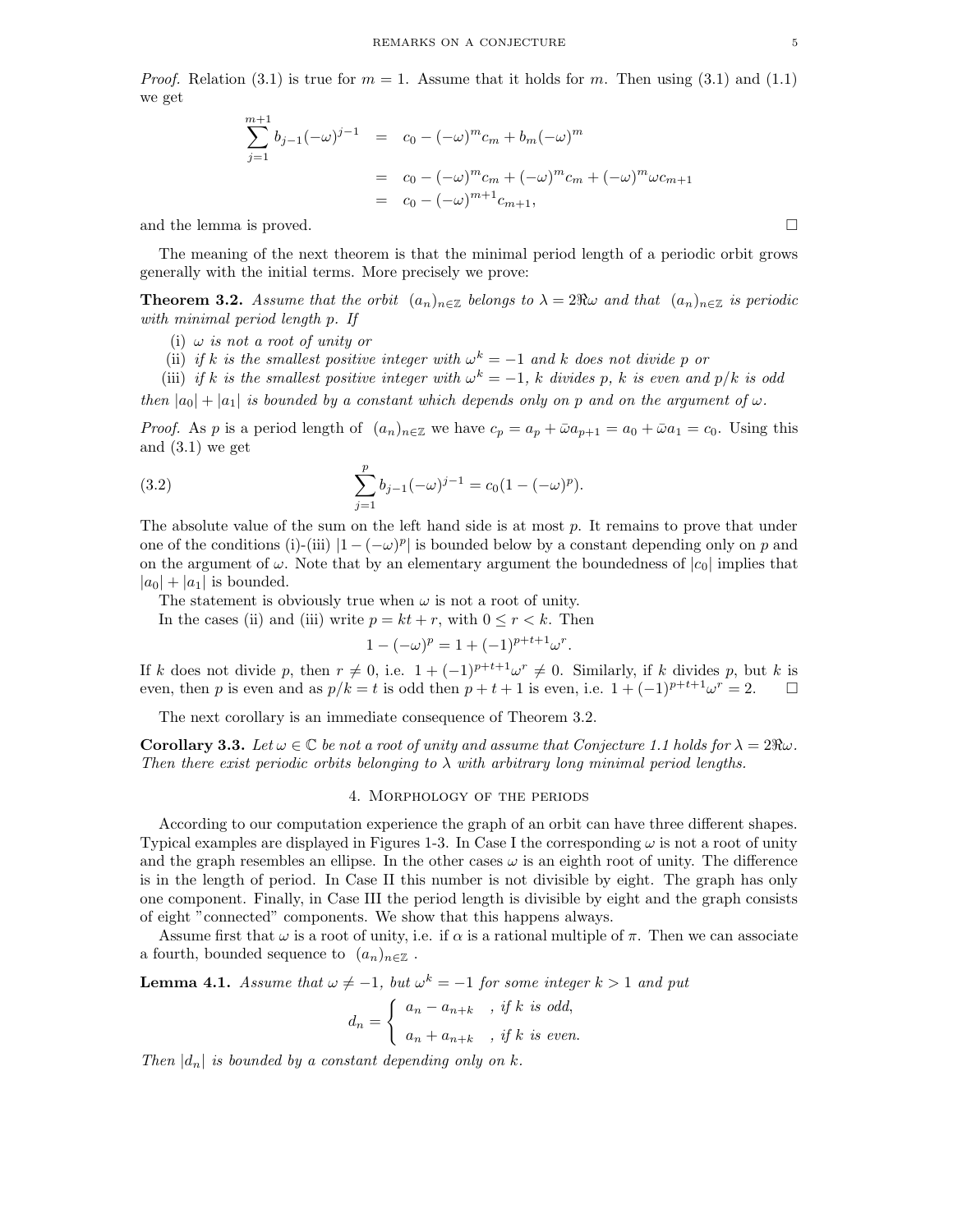

FIGURE 1. Case I.  $\lambda = 1.1, a_1 = 25, a_2 = 462$ , period length 7555



FIGURE 2. Case II.  $\lambda = \sqrt{2}$ ,  $a_1 = 169$ ,  $a_2 = -169$ , period length 1461



FIGURE 3. Case III.  $\lambda = -\sqrt{2}$ ,  $a_1 = 58$ ,  $a_2 = 58$ , period length 392

*Proof.* As we can start the orbit by any of its members it is enough to prove the lemma for  $n = 1$ . By  $(3.1)$  we get

$$
\sum_{j=1}^{k} b_{j-1}(-\omega)^{j-1} = c_0 - (-\omega)^k c_k
$$
  
=  $c_0 + (-1)^{k+2} c_k$   
=  $a_0 + (-1)^k a_k + \bar{\omega} (a_1 + (-1)^k a_{k+1})$   
=  $d_0 + \bar{\omega} d_1$ .

We have  $\omega = \cos \frac{\ell \pi}{k} + i \sin \frac{\ell \pi}{k}$  for some odd  $\ell \neq k$ ,  $0 < \ell < 2k$ . Comparing the imaginary parts of the relation we get

$$
\sum_{j=1}^{k} b_{j-1}(-1)^{j} \sin \frac{(j-1)\ell\pi}{k} = d_1 \sin \frac{\ell\pi}{k}.
$$

As the absolute value of the left hand side is less than k and  $|\sin \frac{\ell \pi}{k}| \geq |\sin \frac{\pi}{k}|$ , which depends only on k, the lemma is proved.  $\square$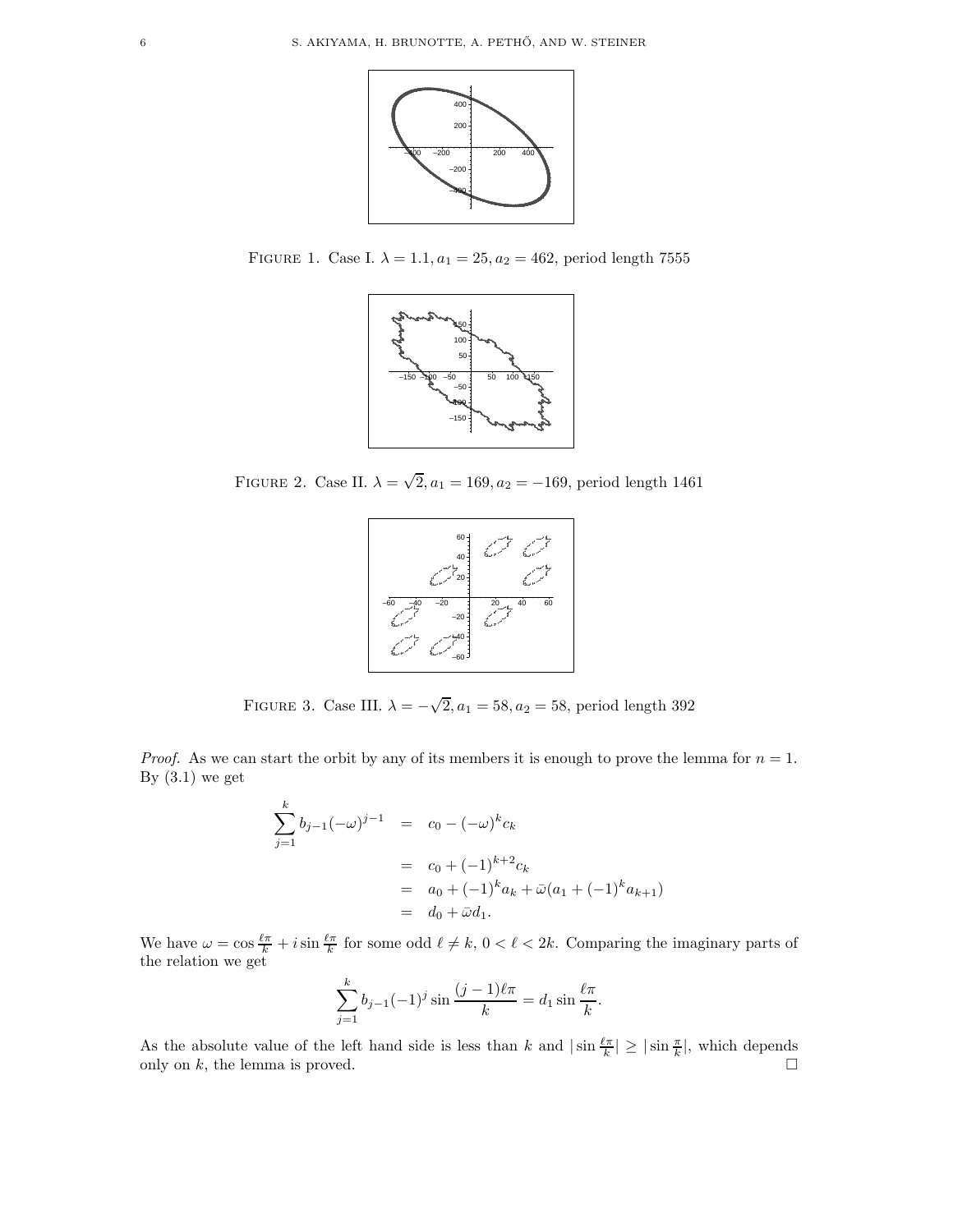To analyze the shape of (periodic) orbits it is more convenient to deal with the difference rather than the sum of members of  $(a_n)_{n\in\mathbb{Z}}$ . If k is even then

$$
|a_n - a_{n+2k}| \le |a_n + a_{n+k}| + |a_{n+k} + a_{n+2k}| \le d_n + d_{n+k},
$$

hence  $|a_n - a_{n+2k}|$  is bounded, too. Thus for  $\lambda = 2\Re\omega$  with  $\omega^k = -1$  the following constant is well defined:

$$
d_{\lambda}(k) = \begin{cases} \max\{|a_n - a_{n+k}| \, | \, (a_n)_{n \in \mathbb{Z}} \, \lambda\text{-orbit}\} & \text{, if } k \text{ is odd,} \\ 2\max\{|a_n - a_{n+2k}| \, | \, (a_n)_{n \in \mathbb{Z}} \, \lambda\text{-orbit}\} & \text{, if } k \text{ is even.} \end{cases}
$$

Let  $d \in \mathbb{N}$ . A subset  $S \subseteq \mathbb{Z}^2$  is called d-connected if  $|S| = 1$  or if for any  $\underline{a} \in S$  there exists  $\underline{b} \in S, \underline{a} \neq \underline{b}$  with  $\|\underline{a} - \underline{b}\|_{\infty} \leq d$ .

**Theorem 4.2.** Let  $\omega^k = -1$ ,  $\lambda = 2\Re\omega$  and  $d = d_{\lambda}(k)$  be defined as above. Let p be the minimal period length of the  $\lambda$ -orbit  $(a_n)_{n\in\mathbb{Z}}$ , and set  $S = \{(a_n, a_{n+1}) \mid n \in \mathbb{Z}\}.$ 

- (i) If  $gcd(k, p) = 1$ , then S is d-connected.
- (ii) If k is odd and divides p or if k is even and  $2k$  divides p then S is the union of k or  $2k$ d-connected subsets  $S_0, \ldots, S_{t-1}, t = k$  or  $t = 2k$ . Moreover, if  $\max\{|a_n| \mid n \in \mathbb{Z}\}\$  is large enough then  $\parallel \underline{x}_u - \underline{x}_v \parallel_{\infty} > d$  for all  $\underline{x}_u \in S_u, \underline{x}_v \in S_v, u \neq v$ .

*Proof.* Notice that  $S = \{(a_n, a_{n+1}) \mid 0 \leq n \leq p\}$ . Assume first  $gcd(k, p) = 1$ . Then the set  ${k\ell | 0 \leq \ell < p}$  is a complete residue system modulo p, hence

$$
S = \{(a_{k\ell}, a_{k\ell+1}) \, | \, 0 \le \ell < p\}.
$$

We also have

$$
\| (a_{k\ell}, a_{k\ell+1}) - (a_{k(\ell+1)}, a_{k(\ell+1)+1}) \|_{\infty} \leq d
$$

by the definition of  $d$ . Thus  $S$  is indeed  $d$ -connected.

Now we turn to the proof of the second statement. Set  $t = k$ , if k is odd and divides p and  $t = 2k$ , if k is even and 2k divides p. Let

$$
S_j = \{(a_n, a_{n+1}) \mid n \in \mathbb{Z}, n \equiv j \pmod{t}\} \ (j = 0, \ldots, t-1).
$$

We obviously have  $\cup_{j=0}^{t-1} = S$  and claim  $S_u \cap S_v = \emptyset$  whenever  $u \neq v$ . Indeed, if there would exist  $(x, y) \in S_u \cap S_v$  then  $(x, y) = (a_{u+tt}, a_{u+tt+1}) = (a_{v+th}, a_{u+th+1})$  would hold with some  $\ell, h \in \mathbb{Z}$ such that  $0 \le u + t\ell, v + th < p$ . This implies  $u + t\ell = v + th$  because two consecutive terms define  $(a_n)_{n\in\mathbb{Z}}$  uniquely. Hence t divides  $|u-v|$ , which implies  $u=v$ .

By the definition of d it is clear that the sets  $S_j$ ,  $j = 0, \ldots t-1$  are d-connected. It remains only to prove that the distance of  $S_u$  and  $S_v$  is large, provided that the largest term of  $(a_n)_{n\in\mathbb{Z}}$ is large enough. Let  $K = \max\{|a_n| \mid 0 \le n < p\}$ . We may assume without loss of generality that  $K = |a_0|$ . Let m denote an index such that  $|a_{mt}| = \min\{|a_{jt}|\}$   $0 \leq j \leq p/t\}$ . If  $j \leq \lfloor p/(2t) \rfloor$  then

$$
|a_0 - a_{jt}| = |a_0 - a_t + a_t - a_{2t} + \cdots - a_{(j-1)t} + a_{(j-1)t} - a_{jt}| \leq jd \leq \frac{pd}{2t},
$$

which implies

$$
|a_{jt}| \ge K - \frac{pd}{2t}
$$

.

Otherwise, if  $j > \lfloor p/(2t) \rfloor$  then using  $a_p = a_0$  we get

$$
|a_0 - a_{jt}| = |a_p - a_{p-t} + a_{p-t} - a_{p-2t} + \cdots - a_{(j+1)t} + a_{(j+1)t} - a_{jt}| \leq \left(\frac{p}{t} - (j+1)\right)d \leq \frac{pd}{2t}.
$$

Thus we have

(4.1) 
$$
|a_{jt}| \ge K/2 \ \ (0 \le j < p/t),
$$

provided  $K$  is large enough.

For  $j \in \mathbb{Z}$  set  $c_j = a_j + \bar{\omega}a_{j+1}$ . By Lemma 3.1 the set  $S_j$  is close to the set  $(-\omega)^{-j}S_0$ . In the sequel we intend to quantify this fact.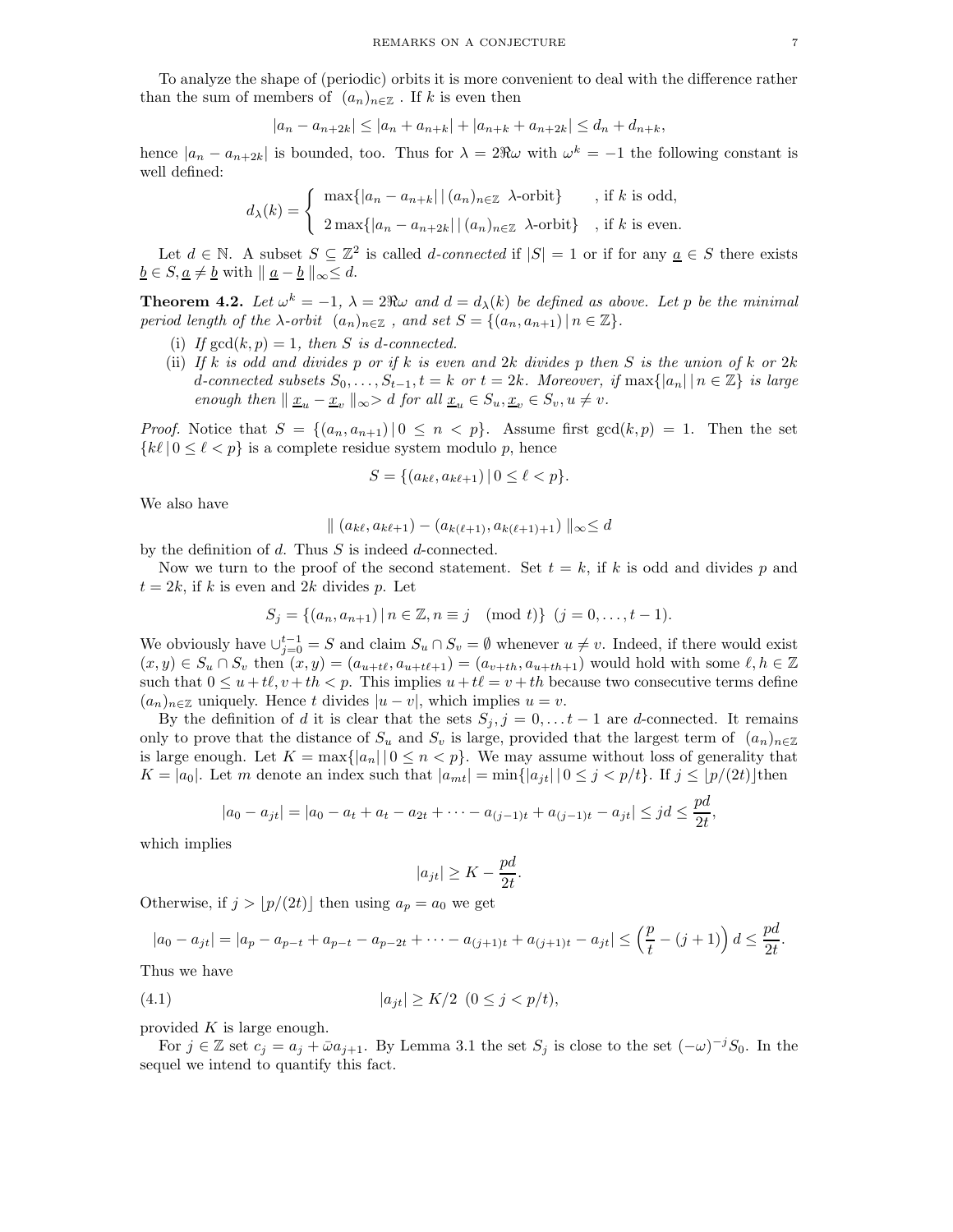First we prove that if K is large enough then the lengths of the elements of  $S_0$  are large, too. Write  $\omega = \cos \alpha + i \sin \alpha$ . Let  $0 \leq j \leq p/t$ . Then

$$
|c_{jt}|^2 = |a_{jt} + \bar{\omega}a_{jt+1}|^2 = |a_{jt} + a_{jt+1}\cos\alpha|^2 + |a_{jt+1}\sin\alpha|^2 \ge ||a_{jt}| - |a_{jt+1}\cos\alpha||^2 + |a_{jt+1}\sin\alpha|^2.
$$

If  $||a_{it} - a_{it+1} \cos \alpha|| \geq K/4$ , then we immediately get  $|c_{it}| \geq K/4$ . In the opposite case  $|a_{jt+1} \cos \alpha| > |a_{jt} - K/4| \ge K/4$  by (4.1). Hence, as  $\sin \alpha \ne 0$  we find

$$
|c_{jt}| \ge |a_{jt+1} \sin \alpha| \ge |\tan \alpha| K/4 > k_1 K
$$

with a constant  $k_1$ , which depends only on  $k$ .

Let  $0 \le u < t$ , then using Lemma 3.1 we get

$$
|c_{jt} - (-\omega)^u c_{jt+u}| = |\sum_{\ell=1}^u (-\omega)^{\ell-1} b_{jt+\ell-1}| \le u,
$$

hence

$$
||c_{jt}| - |c_{jt+u}|| \le u \le t.
$$

Let finally  $0 \le u < v < t$ . Then using the former inequalities we obtain

$$
\begin{array}{rcl}\n|c_{jt+u} - c_{jt+v}| & = & |c_{jt+u} - (-\omega)^u c_{jt} + (-\omega)^u c_{jt} - (-\omega)^v c_{jt} + (-\omega)^v c_{jt} - c_{jt+v}| \\
& \geq & |(-\omega)^u - (-\omega)^v||c_{jt}| - |c_{jt+u} - (-\omega)^u c_{jt}| - |(-\omega)^v c_{jt} - c_{jt+v}| \\
& \geq & |(-\omega)^u - (-\omega)^v|K_1 - 2t \\
& \geq & k_2 K,\n\end{array}
$$

with a constant  $k_2$ , which depends only on  $k$ .

On the other hand

$$
|c_{jt+u} - c_{jt+v}|^2 \le |a_{jt+u} - a_{jt+v} + (a_{jt+u+1} - a_{jt+v+1})\cos\alpha|^2 + |(a_{jt+u+1} - a_{jt+v+1})\sin\alpha|^2.
$$

If the second summand is larger than  $d^2$ , then we are done. Otherwise

$$
|a_{jt+u+1} - a_{jt+v+1}| \le d/|\sin \alpha|,
$$

hence

$$
|a_{jt+u+1} - a_{jt+v+1}| \ge k_2 K - d |\cot \alpha|,
$$

which is larger than d if K is large enough.

Now we show that the second statement is not empty for a wide class of the parameter  $\lambda$ . More precisely we prove:

**Theorem 4.3.** Let k be a positive integer such that  $2k + 1$  is a prime. Put  $\lambda = 2 \cos \frac{\pi}{2k+1}$ . Then there exist infinitely many  $a \in \mathbb{Z}$  such that the  $\lambda$ -orbit with starting values  $a_0 = a_1 = a$  has length  $2k+1$ . Moreover the structure of these orbits is  $a_1a_2 \ldots a_ka_{k+1}a_k \ldots a_1$ .

To prove this theorem we need some lemma.

**Lemma 4.4.** Let 
$$
p_0(x) = -1
$$
,  $p_1(x) = 1$  and  $p_{n+2}(x) = xp_{n+1}(x) - p_n(x)$  for  $n \ge 1$ . Then  

$$
p_n(x) = \frac{(1 + X_2)X_1^n - (1 + X_1)X_2^n}{X_1^n}
$$

$$
p_n(x) = \frac{(x + 1/2)x_1 - (x + 1/2)x_2}{X_1 - X_2},
$$
  
where  $X_1 = (x + \sqrt{x^2 - 4})/2$ ,  $X_2 = (x - \sqrt{x^2 - 4})/2$ .

This is a well known relation in the theory of second order recurrences (see e.g. [??]). The next lemma is crucial for the proof of Theorem 4.3.

**Lemma 4.5.** Let  $k \ge 1$  and  $\lambda = 2 \cos \frac{\pi}{2k+1}$ . Then

- (i)  $2p_k(\lambda) \lambda p_{k+1}(\lambda) = 0$  and
- (ii)  $p_{k+1}(\lambda) = 2 \sum_{j=0}^{k-1} (-1)^j p_{k-j}(\lambda)$ .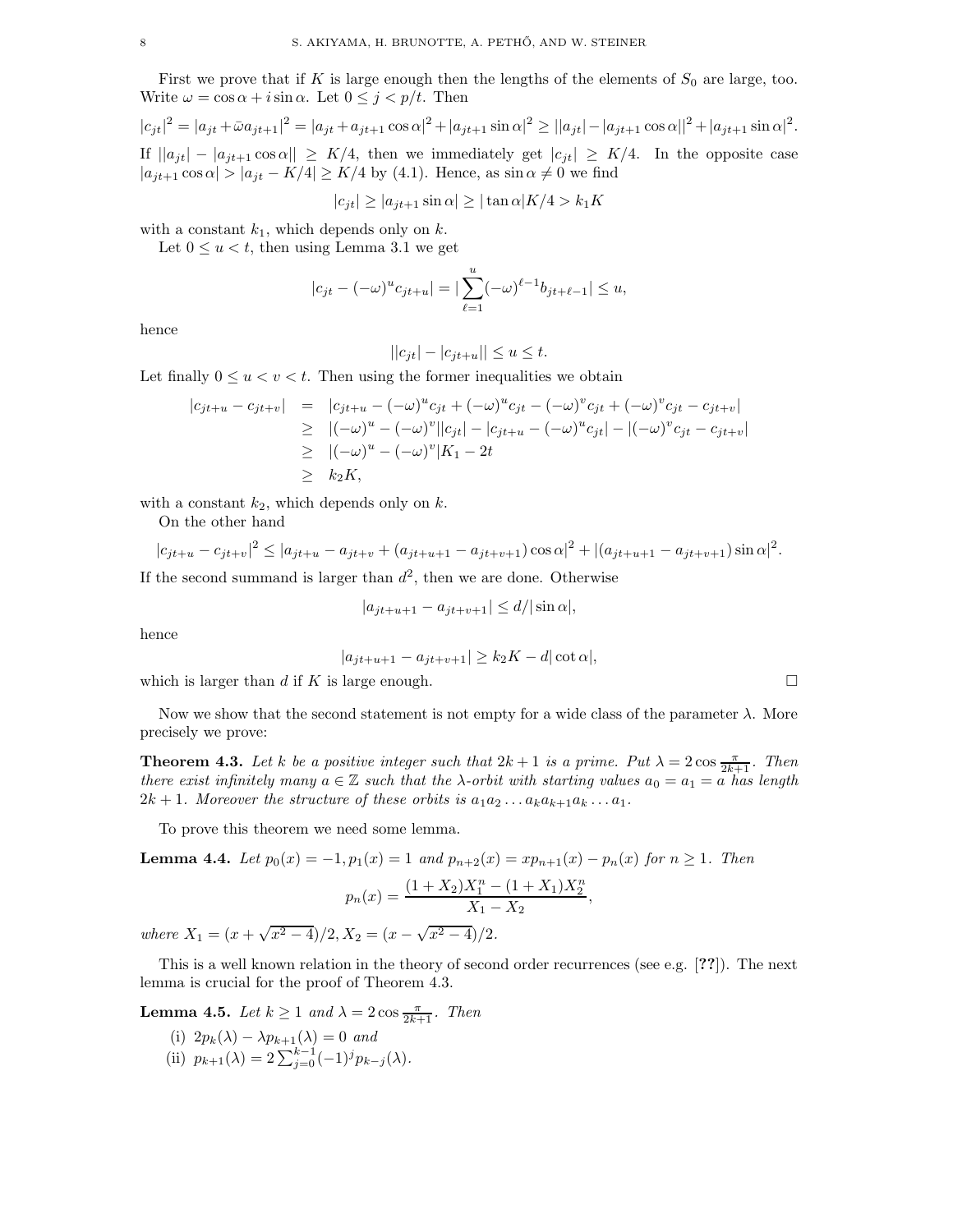*Proof.* Let  $\omega = \cos \frac{\pi}{2+1} + i \sin \frac{\pi}{2+1}$ . Then we have  $\lambda = \omega + \bar{\omega}, \omega \bar{\omega} = 1$  and  $\omega^{2k+1} = -1$ . Specializing  $x = \lambda$  in Lemma 4.4 we get  $X_1 = \omega, X_2 = \bar{\omega}$ . After these preparation we are in the position to prove the statements.

(i) Using the above relations we have:

$$
2p_k(\lambda) - \lambda p_{k+1}(\lambda) = 2\frac{(1+\bar{\omega})\omega^k - (1+\omega)\bar{\omega}^k}{\omega - \bar{\omega}} - (\omega + \bar{\omega})\frac{(1+\bar{\omega})\omega^{k+1} - (1+\omega)\bar{\omega}^{k+1}}{\omega - \bar{\omega}}
$$
  

$$
= \frac{1}{\omega - \bar{\omega}}((1+\bar{\omega})\omega^k(2 - (\omega + \bar{\omega})\omega) - (1+\omega)\bar{\omega}^k(2 - (\omega + \bar{\omega})\bar{\omega}))
$$
  

$$
= \frac{(\omega + 1)(\bar{\omega} + 1)}{\omega - \bar{\omega}}(\bar{\omega}^k(\bar{\omega} - 1) - \omega^k(\omega - 1))
$$
  

$$
= \frac{(\omega + 1)(\bar{\omega} + 1)}{\omega^{k+1}(\omega - \bar{\omega})}((1-\omega) - \omega^{2k+1}(\omega - 1)) = 0.
$$

Now we turn to prove (ii).

$$
2\sum_{j=0}^{k-1}(-1)^{j}p_{k-j}(\lambda) = 2\sum_{j=0}^{k-1}(-1)^{j}\frac{(1+\bar{\omega})\omega^{k-j} - (1+\omega)\bar{\omega}^{k-j}}{\omega - \bar{\omega}} \n= 2\frac{(\bar{\omega}+1)\omega^{k}}{\omega - \bar{\omega}}\sum_{j=0}^{k-1}(-\omega)^{-j} - 2\frac{(\omega+1)\bar{\omega}^{k}}{\omega - \bar{\omega}}\sum_{j=0}^{k-1}(-\bar{\omega})^{-j} \n= 2\frac{\omega^{k}-\bar{\omega}^{k}}{\omega - \bar{\omega}} \n= p_{k+1}(\lambda).
$$

By the elementary theory of cyclotomic fields  $\lambda$  is an algebraic number of degree  $\varphi(2k+1)/2 = k$ , where  $\varphi(.)$  denotes Euler's totient function (see e.g. [5]).

**Corollary 4.6.** If  $2k+1$  is a prime and  $\lambda = 2 \cos \frac{\pi}{2k+1}$  then the real numbers  $p_2(\lambda), \ldots, p_{k+1}(\lambda)$ are linearly independent over Q.

*Proof.* As  $p_j(\lambda)$  is a rational expression of  $\lambda$  of degree  $j-1$ , the real numbers  $p_1(\lambda), \ldots, p_k(\lambda)$ are linearly independent over Q. By Lemma 4.5 (ii) we may replace  $p_1(\lambda) = 1$  by  $p_{k+1}(\lambda)$  getting again a linearly independent system.  $\square$ 

Lemma 4.7. Let  $a \in \mathbb{Z}$  and

(4.2) 
$$
a_j = (-1)^{j-1} \lfloor ap_j(\lambda) \rfloor, j = 1, \ldots, k+1.
$$

Assume that

(4.3) 
$$
0 \leq (-1)^{j-1} (\{ap_{j-1}(\lambda)\} - \lambda \{ap_j(\lambda)\} + \{ap_{j+1}(\lambda)\}) < 1, j = 2, ..., k,
$$
  
(4.4) 
$$
0 \leq (-1)^k (2\{ap_k(\lambda)\} - \lambda \{ap_{k+1}(\lambda)\}) < 1.
$$

Then  $a_1a_2 \ldots a_ka_{k+1}a_k \ldots a_1$  is a  $\lambda$ -orbit.

*Proof.* It is clear that  $a_1 = a$ . As

$$
a_1(\lambda + 1) + a_2 = a(\lambda + 1) - \lfloor a(\lambda + 1) \rfloor
$$

lies in the interval [0, 1) the integers  $a_1, a_1, a_2$  satisfy (1.1). Let  $2 \leq j \leq k$ . Then

$$
a_{j-1} + \lambda a_j + a_{j+1} = (-1)^{j-2} \lfloor ap_{j-1}(\lambda) \rfloor + \lambda (-1)^{j-1} \lfloor ap_j(\lambda) \rfloor + (-1)^j \lfloor ap_{j+1}(\lambda) \rfloor
$$
  
= 
$$
(-1)^j a (p_{j-1}(\lambda) - \lambda p_j(\lambda) + p_{j+1}(\lambda))
$$
  
+ 
$$
(-1)^{j-1} (\{ ap_{j-1}(\lambda) \} - \lambda \{ ap_j(\lambda) \} + \{ ap_{j+1}(\lambda) \}).
$$

The first summand is zero by the definition of the polynomials  $p_i(x)$  and the second summand lies in the interval [0, 1) by the assumption, hence the integers  $a_{j-1}, a_j, a_{j+1}$  satisfy (1.1). Hence, as

 $\Box$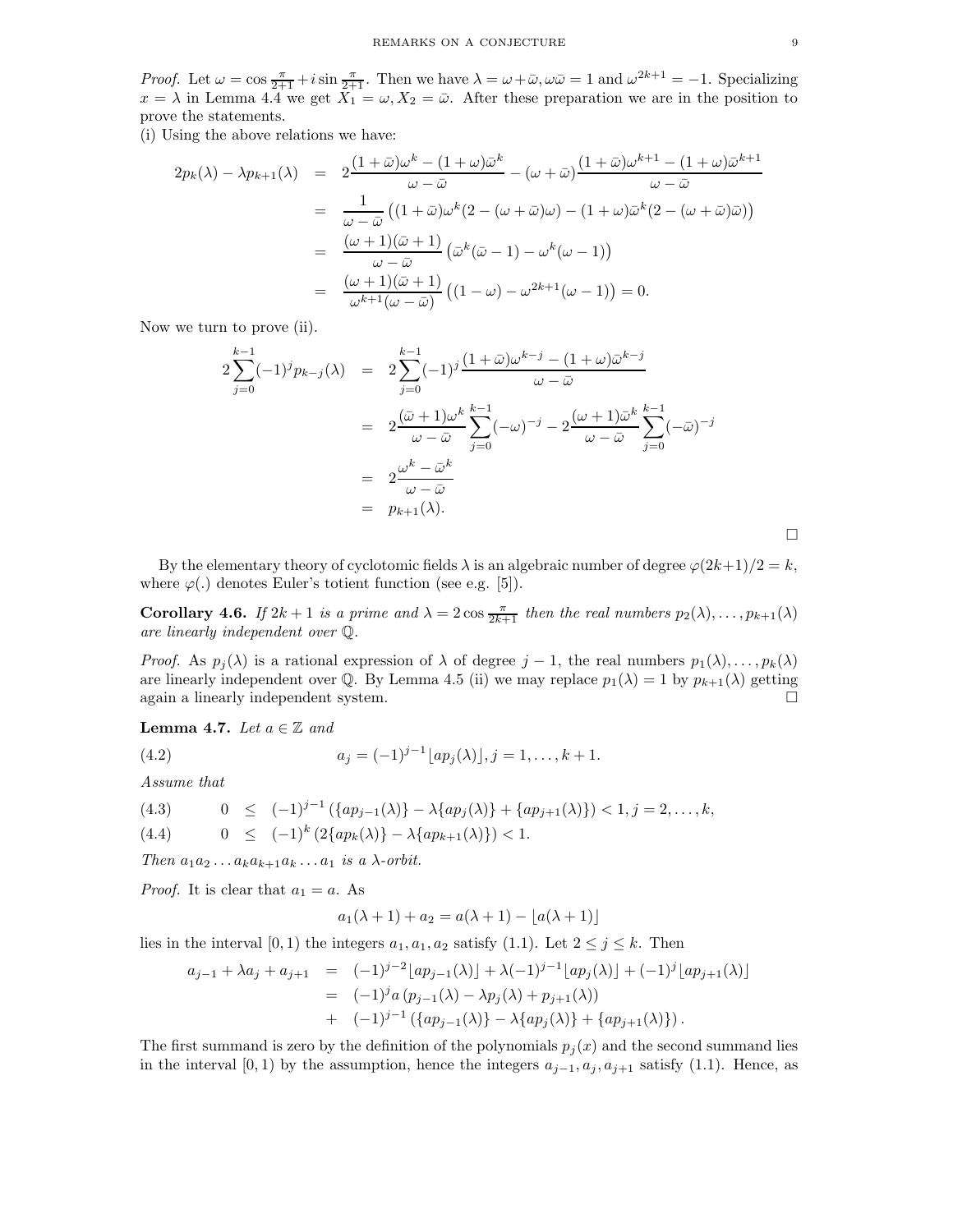$a_1a_2 \ldots a_ka_{k+1}a_k \ldots a_1$  is symmetrical to  $a_{k+1}$ , to prove that it is a  $\lambda$ -orbit we have to show that  $a_k, a_{k+1}, a_k$  satisfy  $(1.1)$  too. We have

$$
2a_k + \lambda a_{k+1} = 2(-1)^{k-1} \lfloor ap_k(\lambda) \rfloor + \lambda (-1)^k \lfloor ap_{k+1}(\lambda) \rfloor
$$
  
= 
$$
(-1)^{k-1} a (2p_k(\lambda) - \lambda p_{k+1}(\lambda)) + (-1)^k (2\{ap_k(\lambda)\} - \lambda \{ap_{k+1}(\lambda)\}).
$$

Here the first summand is zero by Lemma 4.5 (i) and the second is lying in the interval  $(0, 1)$  by the assumption. The lemma is proved.

**Lemma 4.8.** Let  $D_n(x)$  denote the determinant of the  $n \times n$  matrix

$$
M_n(x) = \left(\begin{array}{cccccc} x & -1 & 0 & 0 & \dots & 0 & 0 & 0 \\ -1 & x & -1 & 0 & \dots & 0 & 0 & 0 \\ 0 & -1 & x & -1 & \dots & 0 & 0 & 0 \\ \vdots & \vdots & \vdots & \ddots & \vdots & \ddots & \vdots & \vdots \\ 0 & 0 & 0 & 0 & \dots & -1 & x & -1 \\ 0 & 0 & 0 & 0 & \dots & 0 & -2 & x \end{array}\right)
$$

.

Then  $D_1(x) = x, D_2(x) = x^2 - 2$  and  $D_{n+2}(x) = xD_{n+1}(x) - D_n(x)$  hold for any  $n ≥ 1$ . Moreover  $D_n(x) = X_1^n + X_2^n,$ 

where  $X_1, X_2$  are defined in Lemma 4.4.

*Proof.* The expressions for  $D_1(x)$  and  $D_2(x)$  are obvious. The recurrence relation follows, if we compute  $D_{n+2}(x)$  by the first row. The "analytical" expression is an immediate consequence of the recurrence relation.

**Corollary 4.9.** If  $\omega$  is a primitive  $4k + 2$ -th root of unity and  $\lambda = 2\Re\omega$  then  $D_k(\lambda) \neq 0$ , i.e.  $M_k(\lambda)$  is invertible.

Proof. We have

$$
D_k(\lambda) = \omega^k + \bar{\omega}^k = \frac{\omega^{2k} + 1}{\omega^k} = \frac{-\bar{\omega} + 1}{\omega^k} \neq 0
$$

by Lemma 4.8 and as  $\omega^{2k+1} = -1$ .  $2k+1 = -1.$ 

**Proof of Theorem 4.3.** Consider the system of inequalities  $(I)$ 

$$
0 \le (-1)^{j-1}(x_{j-1} - \lambda x_j + x_{j+1}) < 1, j = 2, ..., k
$$
  
\n
$$
0 \le (-1)^k (2x_k - \lambda x_{k+1}) < 1,
$$

where  $x_1 = 0$ . Put

$$
S = \{(x_2, \ldots, x_{k+1}) \in \mathbb{R}^k, (x_2, \ldots, x_{k+1}) \text{ satisfies } (I)\} \cap [0,1)^k.
$$

A ball B with small enough positive radius around the point  $p = (p_2, \ldots, p_{k+1})$  with  $p_{2j}$  $1/2, j = 1, \ldots, \lfloor (k + 1)/2 \rfloor$  and  $p_{2j+1} = 1/4, j = 1, \ldots, \lfloor (k + 1)/2 \rfloor$  is contained in the set S, because  $1 < \lambda < 2$ .

The real numbers  $p_2(\lambda), \ldots, p_{k+1}(\lambda)$  are by Corollary 4.6 linearly independent over Q. Hence the set

 $\{(\{ap_2(\lambda)\}, \ldots, \{ap_{k+1}(\lambda)\})|a \in \mathbb{Z}\}\$ 

is everywhere dense in  $[0,1)^k$  (see e.g. [3], Theorem 1, §3.). Thus its intersection with S is an infinite set, moreover these points satisfy the inequalities (4.3) and (4.4). Notice that  $\{ap_1(\lambda)\}=0$ . By Lemma 4.7 there exist infinitely many  $a \in \mathbb{Z}$  such that the  $\lambda$ -orbits with starting values  $a, a$ are periodic of length  $2k + 1$ .  $\Box$ 

Remark 4.10. (i) With some effort one could prove similar results for  $4k + 2$ -th primitive roots of unity which do not lie in the first quadrant, and for  $2k + 1$ -th roots of unity. The minimal period length is usually  $2k + 1$  or  $4k + 2$ . The following question seems to be more challenging: do there exist infinitely many  $2\Re\omega$ -orbits with arbitrary large minimal period length p?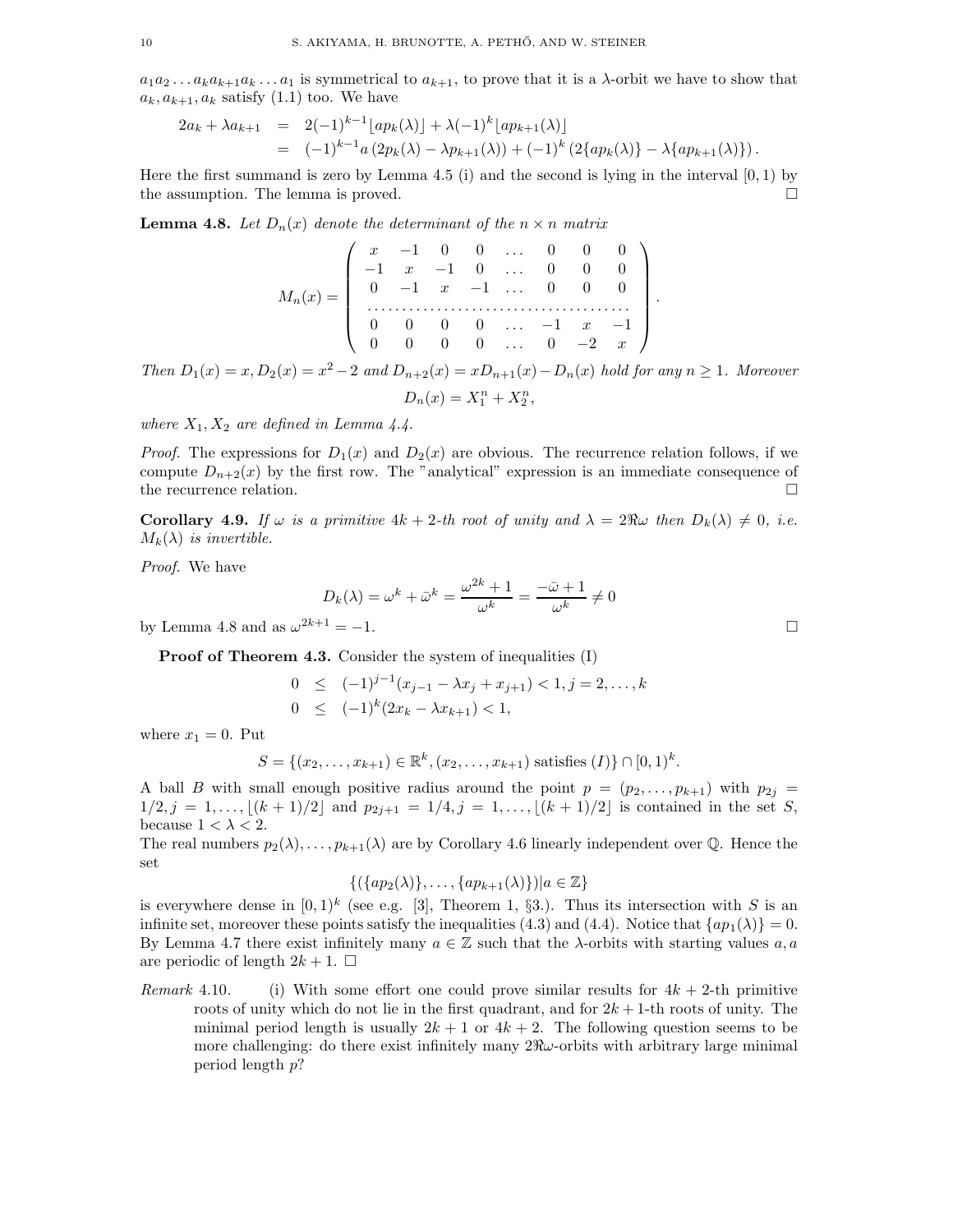(ii) Assume that  $\omega \in \mathbb{C}$  is not a root of unity and let  $(a_n)_{n \in \mathbb{Z}}$  be a periodic orbit belonging to  $\lambda = 2\Re\omega$  with minimal period length p. Setting for  $a = (a_n)_{n \in \mathbb{Z}}$ 

$$
\delta_j(a) = \max\{|a_n - a_{n+j}| \mid n \in \mathbb{Z}\}\
$$
  
and 
$$
d(a) = \min\{\delta_j(a) \mid 0 < j < p, (p, j) = 1\}
$$

it is easy to see by using the same argument as in the beginning of the proof of the last theorem that the set  $\{(a_n, a_{n+1}) | n \in \mathbb{Z}\}\$ is d-connected. In contrast to Theorem 4.2 this d depends not only on  $\omega$ , but also on the actual sequence.

5. 
$$
\lambda
$$
 is the golden ratio, i.e.  $\lambda = \frac{1 + \sqrt{5}}{2}$ 

The purpose of this section is prove the conjecture in some case, when  $\pm \lambda$  is two times the real part of a root of unity. In the following table we display twice of the real parts of roots of unity of low order.

| order<br>╰ |  | U |   |  |
|------------|--|---|---|--|
|            |  |   | ى |  |

**Theorem 5.1.** Every orbit belonging to  $\lambda = \frac{1+\sqrt{5}}{2}$  is periodic.

Proof. We have

$$
a_{n+1} = -a_{n-1} - \lambda a_n + \{\lambda a_n\}
$$

$$
a_n + \lambda a_{n+1} = -\lambda a_{n-1} - \lambda a_n + \lambda \{\lambda a_n\} = -\lfloor \lambda a_{n-1} \rfloor - \{\lambda a_{n-1}\} - \lfloor \lambda a_n \rfloor + \frac{1}{\lambda} \{\lambda a_n\}
$$

hence

$$
a_{n+2} = \lambda a_{n-1} - \{\lambda a_{n-1}\} + \lambda a_n - \{\lambda a_n\} + c \text{ with } c = \begin{cases} 1 & \text{if } \{\lambda a_{n-1}\} > \frac{1}{\lambda} \{\lambda a_n\} \\ 0 & \text{if } \{\lambda a_{n-1}\} \le \frac{1}{\lambda} \{\lambda a_n\} \end{cases}
$$

$$
a_{n+1} + \lambda a_{n+2} = \lambda a_{n-1} - \lambda \{\lambda a_{n-1}\} + a_n - \frac{1}{\lambda} \{\lambda a_n\} + \lambda c
$$

$$
= \lfloor \lambda a_{n-1} \rfloor - \frac{1}{\lambda} \{\lambda a_{n-1}\} + a_n - \frac{1}{\lambda} \{\lambda a_n\} + \lambda c
$$

$$
a_{n+3} = -\lambda a_{n-1} + \{\lambda a_{n-1}\} - a_n + c' \text{ with } c' = \begin{cases} 1 & \text{if } \{\lambda a_{n-1}\} \le \frac{1}{\lambda} \{\lambda a_n\} \\ 0 & \text{if } \{\lambda a_{n-1}\} > \frac{1}{\lambda} \{\lambda a_n\}, \{\lambda a_{n-1}\} + \{\lambda a_n\} > 1 \\ -1 & \text{if } \{\lambda a_{n-1}\} > \frac{1}{\lambda} \{\lambda a_n\}, \{\lambda a_{n-1}\} + \{\lambda a_n\} \le 1 \end{cases}
$$

$$
a_{n+2} + \lambda a_{n+3} = -a_{n-1} + \frac{1}{\lambda} \{\lambda a_{n-1}\} - \{\lambda a_n\} + c + \lambda c'
$$

$$
a_{n+4} = a_{n-1} + d_{n-1} \text{ with } d_{n-1} = \begin{cases} 1 & \text{if } \{\lambda a_{n-1}\} > \frac{1}{\lambda} \{\lambda a_n\}, \{\lambda a_{n-1}\} + \{\lambda a_n\} \le 1 \\ 0 & \text{if } \frac{1}{\lambda} \{\lambda a_n\} < \{\lambda a_{n-1}\} < \lambda \{\lambda a_n\}, \{\lambda a_{n-1}\} + \{\lambda a_n\} > 1 \\ 0 & \text{if } \frac{1}{\lambda} \{\lambda a_n\} < \{\lambda a_{n-1}\} < \lambda \{\lambda a_n\}, \{\lambda a_{n-1}\} + \{\lambda a_n\
$$

The condition  $\{\lambda a_{n-1}\}\leq \frac{1}{\lambda}\{\lambda a_n\}$  in the third line of the expression for  $d_{n-1}$  is not necessary since it is implied by  $\{\lambda a_n\} > \frac{1}{\lambda} + \frac{1}{\lambda} \{\lambda a_{n-1}\}.$  Finally we have

$$
a_{n+3} + \lambda a_{n+4} = \{\lambda a_{n-1}\} - a_n + c' + \lambda d_{n-1}
$$
  
\n
$$
a_{n+5} = a_n + d_n \text{ with } d_n = \begin{cases} 1 & \text{if } \{\lambda a_{n-1}\} \ge \lambda \{\lambda a_n\}, \{\lambda a_{n-1}\} + \{\lambda a_n\} > 1 \\ & \text{or } \{\lambda a_{n-1}\} \le \frac{1}{\lambda} \{\lambda a_n\}, \{\lambda a_n\} \le \frac{1}{\lambda} + \frac{1}{\lambda} \{\lambda a_{n-1}\} \\ 0 & \text{if } \{\lambda a_{n-1}\} > \frac{1}{\lambda} \{\lambda a_n\}, \{\lambda a_{n-1}\} + \{\lambda a_n\} \le 1, \{\lambda a_{n-1}\} < \frac{1}{\lambda^2} \\ & \text{or } \frac{1}{\lambda} \{\lambda a_n\} < \{\lambda a_{n-1}\} < \lambda \{\lambda a_n\}, \{\lambda a_{n-1}\} + \{\lambda a_n\} > 1 \\ -1 & \text{if } \{\lambda a_{n-1}\} > \frac{1}{\lambda} \{\lambda a_n\}, \{\lambda a_{n-1}\} + \{\lambda a_n\} \le 1, \{\lambda a_{n-1}\} \ge \frac{1}{\lambda^2} \\ & \text{or } \{\lambda a_n\} > \frac{1}{\lambda} + \frac{1}{\lambda} \{\lambda a_{n-1}\} \end{cases}
$$

(In the first line,  $1 < {\lambda a_{n-1}} + {\lambda a_n} \leq \lambda {\lambda a_{n-1}}$  implies  ${\lambda a_{n-1}} > \frac{1}{\lambda}$ .) Therefore  $|d_n| = |a_{n+5} - a_n| \leq 1$  for all  $n \in \mathbb{Z}$ .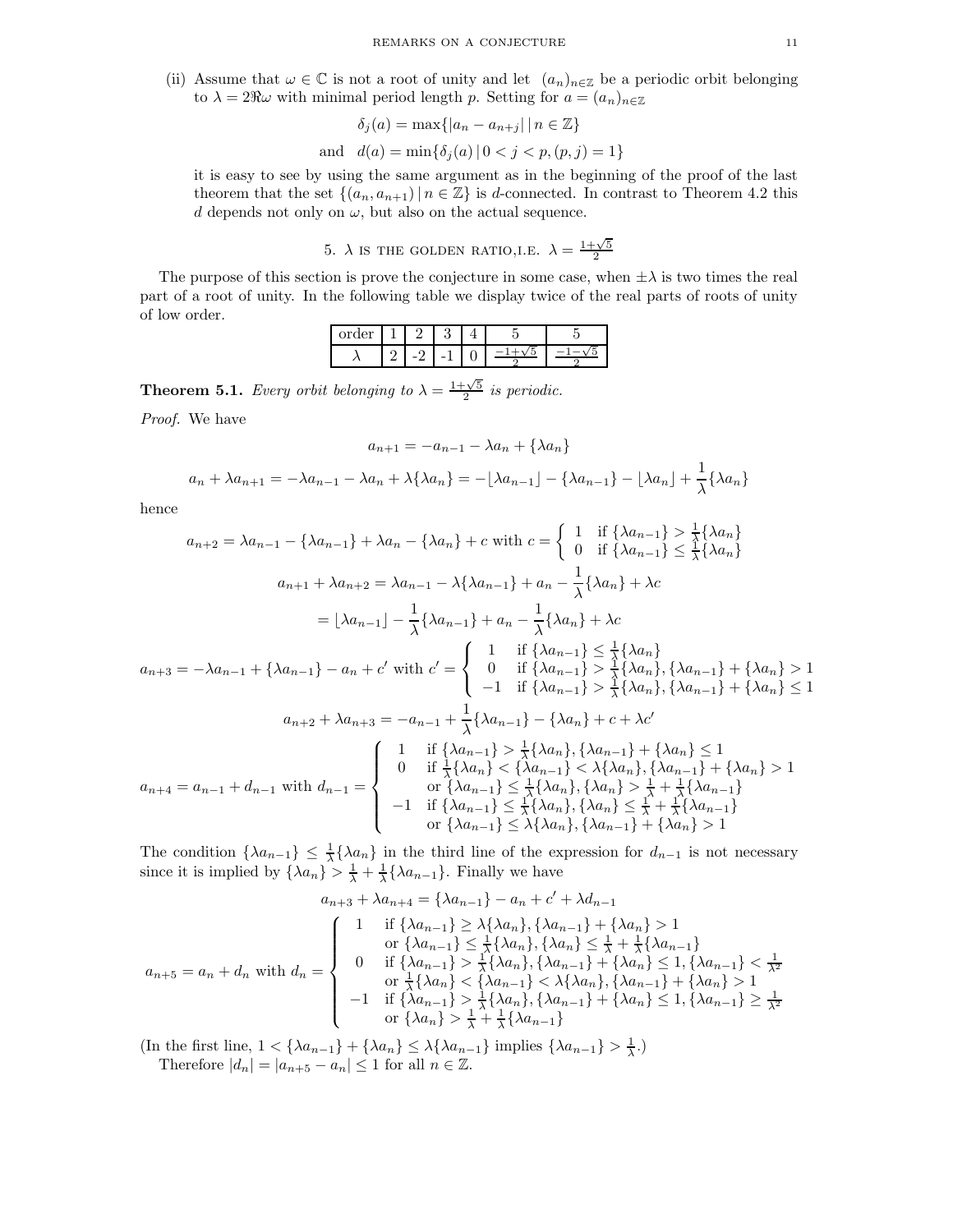The Fibonacci numbers are given by

$$
F_j = \frac{1}{\sqrt{5}} \lambda^j - \frac{1}{\sqrt{5}} \left( -\frac{1}{\lambda} \right)^j,
$$
  

$$
\lambda F_j = \frac{1}{\sqrt{5}} \lambda^{j+1} + \frac{\lambda^2}{\sqrt{5}} \left( -\frac{1}{\lambda} \right)^{j+1} = F_{j+1} + \frac{\lambda^2 + 1}{\sqrt{5}} \left( -\frac{1}{\lambda} \right)^{j+1} = F_{j+1} + \frac{(-1)^{j+1}}{\lambda^j}
$$

Suppose  $a_n = F_{2m-1}$  (with  $n \geq 2, m \geq 2$ ) and  $a_j \leq F_{2m-1}$  for all  $j \in \{0, \ldots, n-1\}$ . Then we have  $\lambda a_{n-1} \geq -a_{n-2} - a_n \geq -2F_{2m-1}$ , thus  $-F_{2m} < a_{n-1} \leq F_{2m-1}$ . Since the  $F_j$  are the denominators of the best approximations of  $\lambda$  (see e.g. [?]), we have

$$
\{\lambda a_n\} \le \{\lambda a_{n-1}\} \le 1 - \{\lambda a_n\}, \text{ hence } d_n = a_{n+5} - a_n \in \{-1, 0\}.
$$

If we choose m such that  $a_j \leq F_{2m-1}$  for all  $j \in \{0,\ldots,6\}$ , then  $a_5,\ldots,a_9 \leq F_{2m-1}$  and, inductively,  $a_{5k},..., a_{5k+4} \leq F_{2m-1}$  for all  $k \geq 0$ . An application of Proposition 2.5 concludes the proof. □  $\Box$ 

# 6. The cases  $\lambda = \pm \sqrt{2}$

For an orbit  $(a_n)_{n\in\mathbb{Z}}$  belonging to  $\lambda$  we have the relation

$$
b_{n-1} - \frac{2}{\lambda}b_n + b_{n+1} = a_{n-1} + (\lambda - \frac{2}{\lambda})a_n + (\lambda - \frac{2}{\lambda})a_{n+2} + a_{n+3} \quad (n \in \mathbb{Z}).
$$

If  $\lambda = \pm \sqrt{2}$  then in the above equation the middle terms vanish and we get

(6.1) 
$$
b_{n-1} - \frac{2}{\lambda}b_n + b_{n+1} = a_{n-1} + a_{n+3}.
$$

Hence for  $\lambda = \pm \sqrt{2}$  it is convenient to introduce another sequence of integers  $(d_n)_{n \in \mathbb{Z}}$  by

$$
d_n = a_n + a_{n+4}.
$$

**Lemma 6.1.** If  $\lambda = \sqrt{2}$  then  $d_n \in \{-1,0,1\}$ , moreover  $(d_{n-1}, d_n, d_{n+1}) \in \{(1,-1,1), (0,0,0),$ (1, 0, 0), (0, 0, 1), (0, 1, 0), (−1, 1, 0), (0, 1, −1)}. If  $\lambda = -\sqrt{2}$  and  $\{a_n\} \neq \{0\}$  then  $d_n \in \{1, 2, 3\}$ , moreover  $(d_{n-1}, d_n, d_{n+1}) \in \{(1, 1, 1), (1, 1, 2), (2, 1, 1), (1, 2, 2), (1, 2, 3), (3, 2, 1), (2, 2, 1), (2, 2, 2),$  $(2, 3, 3), (3, 3, 2), (3, 3, 3)$ .

Proof. By (6.1) we have

(6.2) 
$$
d_{n-1} + \lambda d_n + d_{n+1} = b_{n-1} + b_{n+3}.
$$

If  $\lambda = \sqrt{2}$  then by (1.1) and (6.1) we have  $-\sqrt{2} \le d_n < 2$  and as  $d_n$  is an integer we get the assertion for  $d_n$ . As the right hand side of 6.2 is at least zero and less then 2, we get that if  $d_n = -1$  then  $d_{n-1}$  and  $d_{n+1}$  have to be 1. If  $d_n = 0$  then  $d_{n-1}$  and  $d_{n+1}$  can be zero or one, but both cannot be one. If  $d_n = 1$  then  $d_{n-1}$  and  $d_{n+1}$  can be zero or minus one, but both cannot be minus one. To exclude the pattern  $(1, 1, -1)$  needs a more careful analysis. In that case  $b_{n-1} + b_{n+3} = \sqrt{2}$  and  $b_{n+1} - \sqrt{2}b_{n+2} + b_{n+3} = -1$  hold. Thus  $b_{n+1} = -\sqrt{2} - 1 + \sqrt{2}b_{n+2} + b_{n-1}$ , which contradicts  $b_{n+1} \geq 0$ .

Similarly, if  $\lambda = -\sqrt{2}$  then by (1.1) and (6.1) we have  $0 \leq d_n < 2 + \sqrt{2}$ . If  $d_n = 0$  then  $b_{n-1} = b_n = b_{n+1} = 0$  which implies  $a_k = 0$  for  $k \geq n$ . Hence, if the orbit is not the 0–sequence and as  $d_n$  is an integer we get the assertion for  $d_n$ . As the right hand side of (6.2) is at least zero and less then 2, we get that if  $d_n = 1$  then neither  $d_{n-1}$  nor  $d_{n+1}$  can be 3. If  $d_n = 2$  then both  $d_{n-1}$  and  $d_{n+1}$  cannot be 1 or 3. Finally, if  $d_n = 3$  then neither  $d_{n-1}$  nor  $d_{n+1}$  can be 1 and  $(2, 3, 2)$  is excluded too  $(2, 3, 2)$  is excluded, too.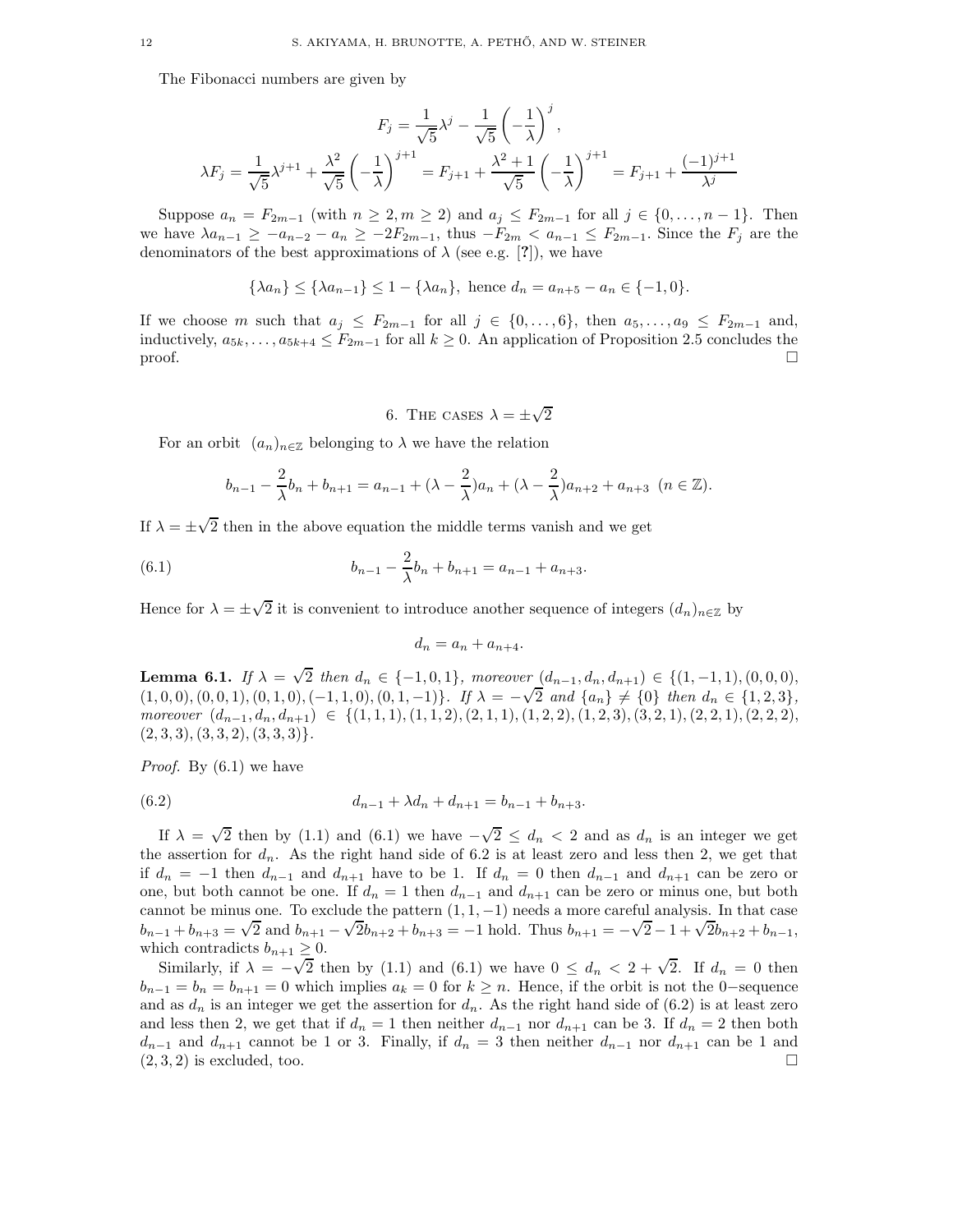6.1. The special case  $\lambda = \sqrt{2}$  and  $(d_n, d_{n+1}, d_{n+2}) = (0, 0, 0)$ . The case in the title seems to be the simplest, but as we shall see later it is not simple at all. We assume throughout this subsection  $\lambda = \sqrt{2}$  and  $n = 1$ , i.e.  $(d_1, d_2, d_3) = (0, 0, 0)$ . Assume further that our orbit looks like

$$
\ldots, a_1, a_2, a_3, x, -a_1, -a_2, -a_3, y, \ldots
$$

The inequalities

$$
0 \le a_1 + \sqrt{2}a_2 + a_3 < 1
$$
\n
$$
0 \le -a_1 - \sqrt{2}a_2 - a_3 < 1
$$

imply  $a_1 + \sqrt{2}a_2 + a_3 = 0$ , from which we get  $a_2 = 0$  and  $a_3 = -a_1$ . Hence the sequence has the much more special shape

$$
\ldots, a_1, 0, -a_1, x, -a_1, 0, a_1, y, z, \ldots
$$

To obtain a relation between  $x$  and  $y$  consider the inequalities

- (6.3)  $0 \le -a_1\sqrt{2} + x < 1$
- (6.4)  $0 \le -2a_1 + x\sqrt{2} < 1$
- (6.5)  $0 \le a_1\sqrt{2} + y < 1$
- (6.6)  $0 \le a_1 + y\sqrt{2} + z < 1.$

The first implies that if  $x = 0$ , then  $a_1 = 0$ , i.e.  $(a_n)_{n \in \mathbb{Z}}$  is the 0-sequence. In the sequel we assume  $x \neq 0$ . Dividing (6.4) by  $\sqrt{2}$  we obtain

(6.7) 
$$
0 < -a_1\sqrt{2} + x < \frac{\sqrt{2}}{2}.
$$

The last inequality implies

$$
1 - \frac{\sqrt{2}}{2} < a_1 \sqrt{2} - x + 1 < 1,
$$

hence  $y = -x + 1$ .

Another consequence of (6.4) is that

$$
0 < a_1 + (-x+1)\sqrt{2} + a_1 + 1 - \sqrt{2} < 1
$$

keeping in mind  $y \neq 1$ . This means that we have two possibilities for z:

(a)  $z = a_1$  or

(b)  $z = a_1 - 1$ .

Case (a) occurs if and only if

$$
0 \le 2a_1 + (-x+1)\sqrt{2} < 1,
$$

i.e. if

$$
-1 \le a_1 \sqrt{2} - x < \frac{\sqrt{2}}{2} - 1.
$$

Combining this with (6.7) we obtain that (a) holds if and only if

$$
1 - \frac{\sqrt{2}}{2} < a_1\sqrt{2} - (x - 1) < \frac{\sqrt{2}}{2},
$$

i.e. if the fractional part of  $a_1\sqrt{2}$  belongs to the interval  $(1-\frac{\sqrt{2}}{2},\frac{\sqrt{2}}{2})$ . Moreover our orbit has the shape

(6.8) 
$$
a_1, 0, -a_1, x, -a_1, 0, a_1, -x+1, a_1, \ldots
$$

As the starting pattern  $a_1, -x+1, a_1$  can only be continued symmetrically the next member of the sequence is 0, thus the orbit is periodic with minimal period length 8. We summarize the result as follows.

**Theorem 6.2.** Let  $a_1 \in \mathbb{Z} \setminus \{0\}$  be such that the fractional part of  $a_1\sqrt{2}$  belongs to the interval  $(1-\frac{\sqrt{2}}{2},\frac{\sqrt{2}}{2})$ . Then the  $\sqrt{2}$ -orbit starting with  $a_1, 0$  admits the period (6.8) with  $x = -\begin{bmatrix} -a_1\sqrt{2} \end{bmatrix}$ of length 8. The corresponding sequence  $(d_n)_{n\in\mathbb{Z}}$  is  $\overline{0001}$ . There exist infinitely many  $a_1$  satisfying the above assumptions.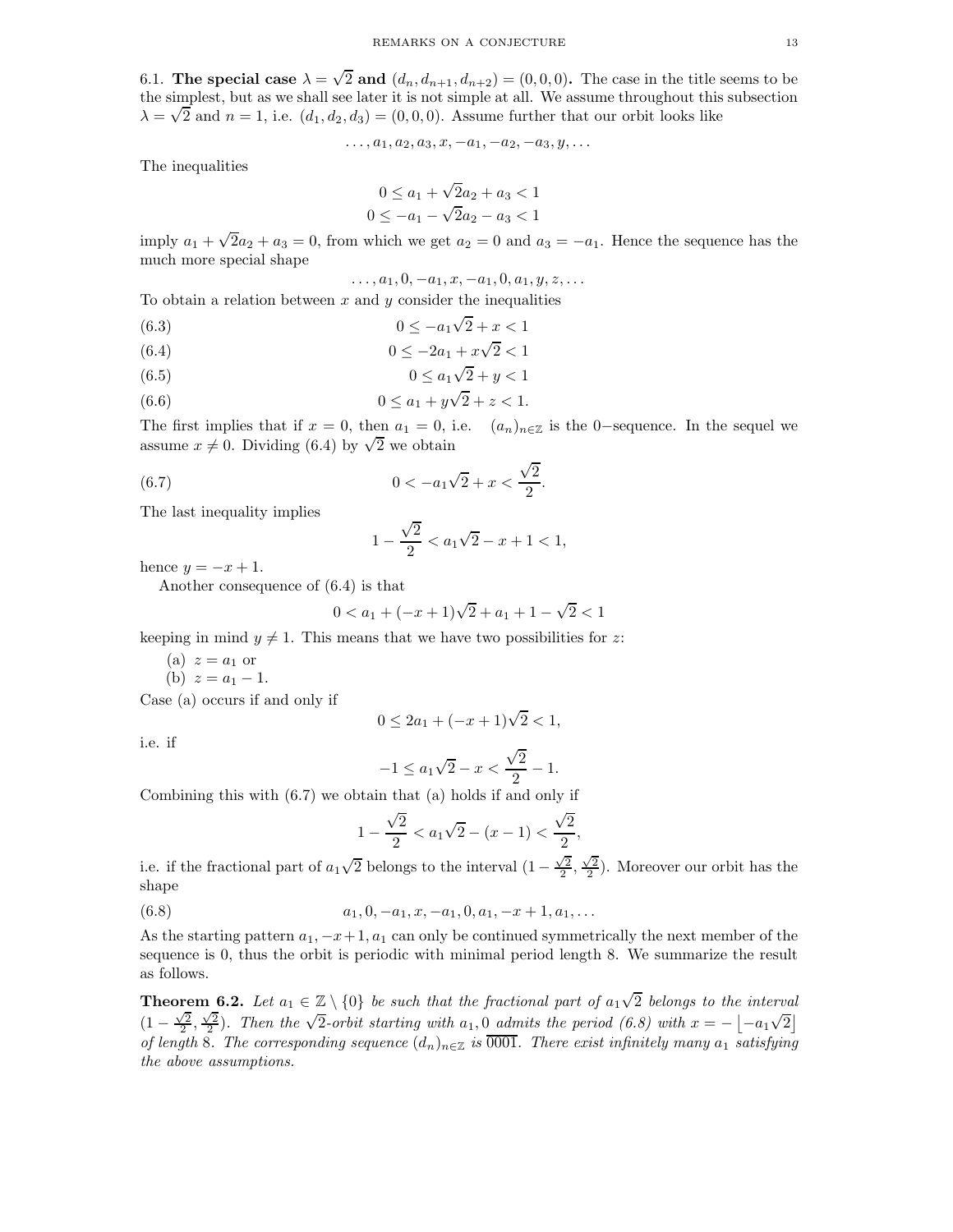Proof. It remains to prove the last statement. This follows from the fact that the sequence  $((n\sqrt{2}))_{n\in\mathbb{Z}}$  is uniformly distributed in the interval  $[0, 1)$ .

*Remark* 6.3. Case (b) is much more complicated. For example  $-2, 0, 2, -2, 1, 1, -2, 2, 0, -2, 3$  is periodic of length 11. We will show later that this is the only orbit of period length 11.

The next statement is in some sense the converse of Theorem 6.2.

**Theorem 6.4.** Up to the 0-sequence every orbit belonging to  $\sqrt{2}$  and having period length 8 has to be of the form described in Theorem 6.2.

*Proof.* Assume that the period length of  $(a_n)_{n\in\mathbb{Z}}$  is 8, hence the period length of  $(d_n)_{n\in\mathbb{Z}}$  is four. We distinguish five cases according to the number  $\nu$  of zeros in the period of  $(d_n)_{n\in\mathbb{Z}}$ ; here we constantly exploit Lemma 6.1.

If  $\nu = 4$  then  $a_n = a$  for all  $n \in \mathbb{Z}$  and  $0 \le a(2 + \sqrt{2}) < 1$  implies  $a = 0$ .

If  $\nu = 3$  then the fourth member of the period has to be 1, and we are in the situation of Theorem 6.2.

If  $\nu = 2$  then a neighbor of 0 can only be 0 or 1. Thus, the period is  $\overline{0011}$  or  $\overline{0101}$ , but 011 and 101 are excluded.

If  $\nu = 1$  then the only four term sequence which can occur is 0, 1, -1, 1. Extending this periodically we obtain  $0, 1, -1, 1, 0, 1, -1, 1$  which is not allowed because of the middle subsequence 1, 0, 1.

If  $\nu = 0$  then the period must contain the sequence 1, -1, 1, which can only be extended by a Again continuing periodically the result contains 1, 1, 1, which is excluded. 1. Again continuing periodically the result contains 1, 1, 1, which is excluded.

**Corollary 6.5.** Except the 0–sequence there exist no  $\sqrt{2}$ -orbits having minimal period length 1, 2 or 4.

6.2. Periods of orbits belonging to  $\lambda = \pm \sqrt{2}$ . In this subsection we will show that only multiples of 8 can occur as minimal period lengths of orbits belonging to  $\lambda = \pm \sqrt{2}$ .

**Lemma 6.6.** Let  $\lambda = \pm \sqrt{2}$  and  $n, k \in \mathbb{Z}, k > 0$ . Then

$$
a_{n+4k} = (-1)^k a_n + \sum_{j=0}^{k-1} (-1)^j d_{n+4(k-j-1)}.
$$

*Proof.* If  $k = 1$  then  $a_{n+4} = -a_n + d_n$ , which is true by the definition of  $d_n$ . Let now  $k \ge 1$ . Then

$$
a_{n+4(k+1)} = -a_{n+4k} + d_{n+4k}
$$
  
= 
$$
- \left( (-1)^k a_n + \sum_{j=0}^{k-1} (-1)^j d_{n+4(k-j-1)} \right) + d_{n+4k}
$$
  
= 
$$
(-1)^{k+1} a_n + \sum_{j=0}^k (-1)^j d_{n+4(k+1-j-1)},
$$

where we used the definition of  $d_n$  and the induction hypothesis.

**Theorem 6.7.** Let  $\lambda = \pm \sqrt{2}$  and assume that the minimal period length of  $(a_n)_{n \in \mathbb{Z}}$  is p, where  $p = 4k + 1$  or  $p = 4k - 1, k > 0$ . Then

$$
|a_n| \leq \left\{ \begin{array}{ll} \frac{k+3}{2(2-\sqrt{2})} & ,\text{ if } k \text{ is odd and } \lambda = \sqrt{2}, \\ \frac{2k+1}{2+\sqrt{2}} & ,\text{ if } k \text{ is even and } \lambda = \sqrt{2}, \\ \frac{3k+4}{2+\sqrt{2}} & \text{ if } k \text{ is odd and } \lambda = -\sqrt{2}, \\ \frac{2k+1}{2-\sqrt{2}} & ,\text{ if } k \text{ is even and } \lambda = -\sqrt{2}. \end{array} \right.
$$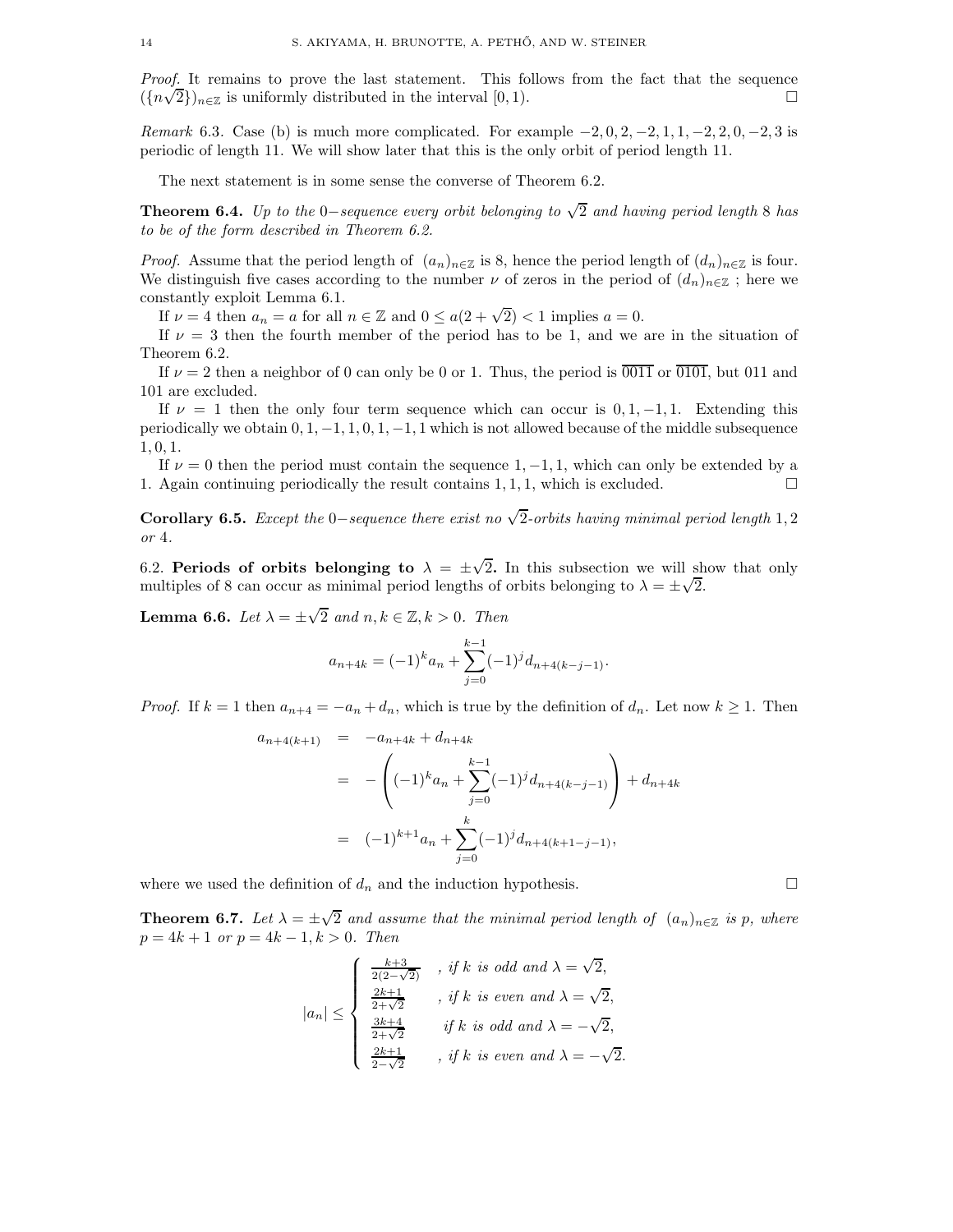*Proof.* We start with the case  $p = 4k + 1$ . By periodicity and Lemma 6.6 we get (6.9)  $a_1 = a_{p+1} = a_{4k+2} = (-1)^k a_2 + M_1, \ a_2 = a_{p+2} = a_{4k+3} = (-1)^k a_3 + M_2,$ where

$$
M_1 = \sum_{j=0}^{k-1} (-1)^j d_{2+4(k-j-1)}, \quad M_2 = \sum_{j=0}^{k-1} (-1)^j d_{3+4(k-j-1)}.
$$

Equation (6.9) implies

$$
a_3 = (-1)^k a_2 + (-1)^{k+1} M_2.
$$

Inserting this and the formula for  $a_1$  given in  $(6.9)$  into  $(1.1)$  we get

$$
0 \le (-1)^{k} a_2 + M_1 + \lambda a_2 + (-1)^{k} a_2 + (-1)^{k+1} M_2 < 1,
$$

which implies

(6.10) 
$$
-M_1 + (-1)^k M_2 \le (\lambda + 2(-1)^k) a_2 < 1 - M_1 + (-1)^k M_2.
$$

Now we have to estimate  $-M_1 + (-1)^k M_2$ . We have

(6.11) 
$$
-M_1 + (-1)^k M_2 = \sum_{j=0}^{k-1} (-1)^{j+1} (d_{2+4(k-j-1)} + (-1)^{k+1} d_{3+4(k-j-1)})
$$

and distinguish four cases.

Case I:  $\lambda = \sqrt{2}$ , k odd. By Lemma 6.1 the only possibilities for  $(d_{2+4(k-j-1)}, d_{3+4(k-j-1)})$  are  $(0, 1), (1, 0), (0, 0), (1, -1)$  and  $(-1, 1)$ , hence

$$
0 \le d_{2+4(k-j-1)} + d_{3+4(k-j-1)} \le 1,
$$

which implies

$$
|M_1 + M_2| \le \frac{k+1}{2},
$$

and finally by (6.10)

$$
|a_2| \le \frac{k+3}{2(2-\sqrt{2})}.
$$

As we can choose the starting point of the orbit arbitrarily, the same inequality holds for all members of the orbit.

Case II:  $\lambda = \sqrt{2}$ , k even. Then

$$
-2 \le d_{2+4(k-j-1)} - d_{3+4(k-j-1)} \le 2,
$$

which implies

$$
|M_1 - M_2| \leq 2k,
$$

and finally

$$
|a_2| \le \frac{2k+1}{2+\sqrt{2}}.
$$

Case III:  $\lambda = -\sqrt{2}$ , k odd. Here

$$
0 \le d_{2+4(k-j-1)} + d_{3+4(k-j-1)} \le 6,
$$

which implies

$$
|M_1 + M_2| \le 6\frac{k-1}{2} + 6 = 3(k+1),
$$

and finally

$$
|a_2| \le \frac{3k+4}{2+\sqrt{2}}.
$$

Case IV:  $\lambda = -\sqrt{2}$ , k even. By Lemma 6.1 the pair  $(d_{2+4(k-j-1)}, d_{3+4(k-j-1)})$  cannot be  $(3, 1)$ and  $(1, 3)$ , hence

$$
-2 \le d_{2+4(k-j-1)} - d_{3+4(k-j-1)} \le 2,
$$

which implies

$$
|M_1 - M_2| \leq 2k,
$$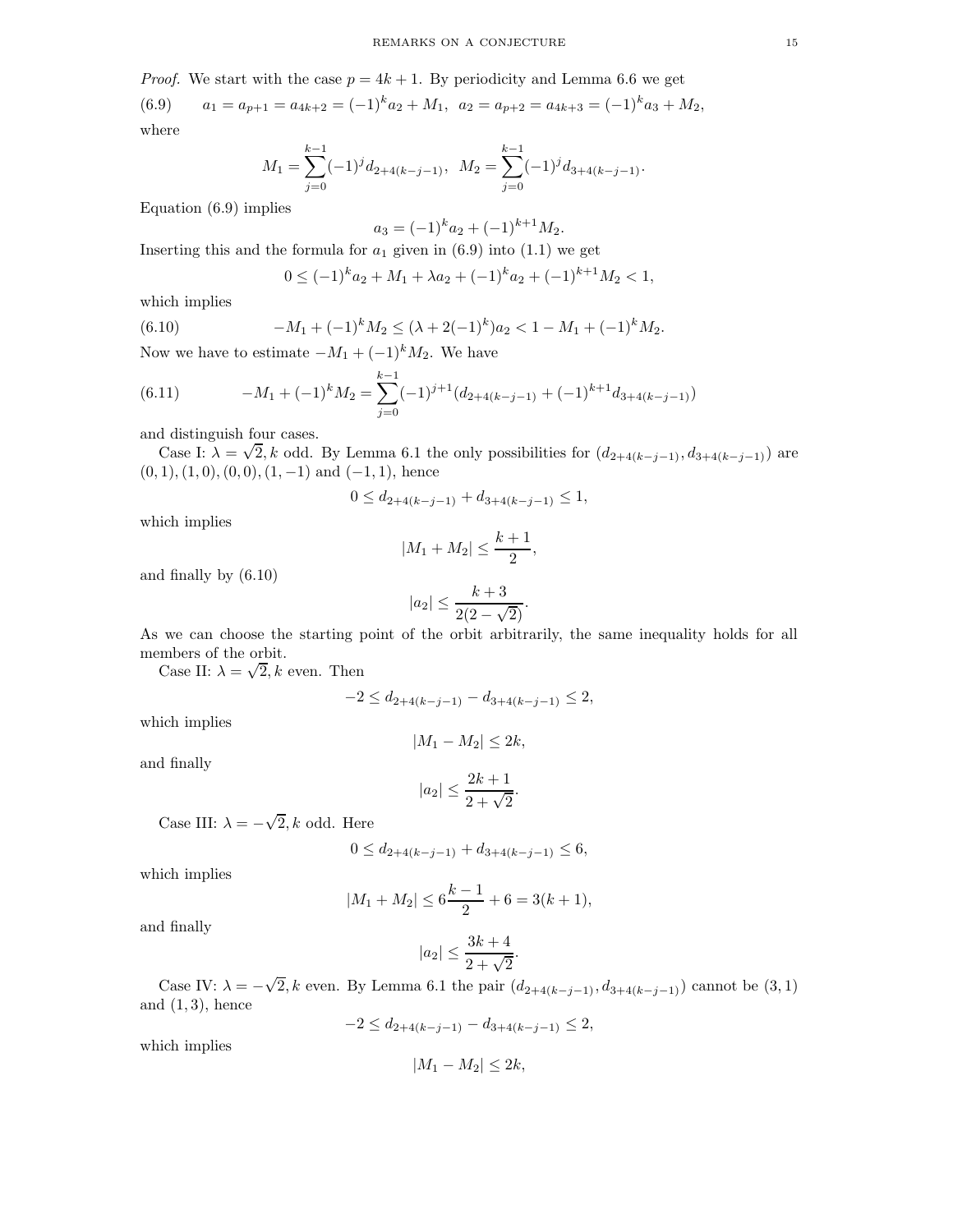and finally

$$
|a_2| \le \frac{2k+1}{2-\sqrt{2}}.
$$

Now we turn to the case  $p = 4k - 1$ . By periodicity we obtain

(6.12) 
$$
a_2 = a_{p+2} = a_{4k+1} = (-1)^k a_1 + M_1, \quad a_3 = a_{p+3} = a_{4k+2} = (-1)^k a_2 + M_2,
$$

where

$$
M_1 = \sum_{j=0}^{k-1} (-1)^j d_{1+4(k-j-1)}, \quad M_2 = \sum_{j=0}^{k-1} (-1)^j d_{2+4(k-j-1)}.
$$

Equation (6.12) implies

$$
a_1 = (-1)^k a_2 + (-1)^{k+1} M_1.
$$

On this way we obtain again  $(6.10)$ , where  $M_1$  and  $M_2$  have different meaning, but the estimates remain true, because we used only properties of (consecutive) members of the sequence  $d_n$ .  $\square$ 

**Theorem 6.8.** Let  $\lambda = \pm \sqrt{2}$  and assume that the minimal period length of  $(a_n)_{n \in \mathbb{Z}}$  is  $4k +$ 2,  $k > 0$ . Then

$$
|a_n|\leq \left\{\begin{array}{c}\frac{k+3}{\sqrt{2}}\quad \text{, if $k$ is odd,}\\ k+1\quad \text{, if $k$ is even.}\end{array}\right.
$$

Proof. It is similar to the proof of Theorem 6.7.

The previous theorems imply immediately the following corollary.

**Corollary 6.9.** Let  $\lambda = \pm \sqrt{2}$  and p be a positive integer, which is not divisible by 8. Then there exist only finitely many  $\lambda$ -orbits  $(a_n)_{n\in\mathbb{Z}}$  with minimal period length p.

**Corollary 6.10.** If  $\lambda = \sqrt{2}$  then apart from the zero and if  $\lambda = -\sqrt{2}$  then apart from the zero and one sequences there exist no  $\lambda$ -orbits of minimal period length less then 8.

*Proof.* Let p denote the period length of  $(a_n)_{n \in \mathbb{Z}}$ . Put  $p = 6$ . Then  $|a_n| \leq \frac{4}{\sqrt{n}}$  $\frac{1}{2}$  by Theorem 6.8 and as  $a_n$  are integers we get  $|a_n| \leq 2$ . Assume that  $(a_n)_{n \in \mathbb{Z}}$  is not the 0–sequence, then it contains at least one positive member: This is obviously true if  $\lambda = \sqrt{2}$ . If  $\lambda = -\sqrt{2}$  and  $a_1 < 0$ , then  $a_5 = -a_1 + d_1$ , where  $d_1 \geq 1$ . Thus  $a_5 > 0$ . It remains to test the sequences with starting members  $a_1, a_2; a_1 = 1, 2, |a_2| \leq 2$ , but apart from the exceptional cases given in the theorem, the period length all of the sequences are at least eight. Note that the same argument works for  $p = 12$ , too.

Let  $\lambda = \sqrt{2}$ . We proved in Corollary 6.5 that  $p \neq 1, 2, 4$  and the above argument implies  $p \neq 3, 6$ . If  $p = 5$  then  $|a_n| \leq \frac{4}{2(2-\frac{3}{2})}$  $\frac{4}{2(2-\sqrt{2})}$ , hence  $|a_n|$  ≤ 3, and if  $p = 7$  then  $|a_n|$  ≤  $\frac{3}{(2+\sqrt{2})}$ , i.e  $|a_n| = 0$ . We can easily test in the first case the candidates, but found only periodic sequences of minimal period length at least 8.

In the sequel let  $\lambda = -\sqrt{2}$ . If  $p = 4$  then  $|a_n| \le 1$  by Theorem 6.11 and we are done. Similarly, if  $p = 5$  then  $|a_n| \leq 2$ , but these cases were already considered in the case  $p = 6$ . Finally, if  $p = 7$ then  $|a_n| \leq 8$  by Theorem 6.7. Considering however  $p = 14$  Theorem 6.8 implies  $|a_n| \leq 4$ . Testing the candidates as before we found only periodic sequences of minimal period length at least 8.  $\Box$ 

**Theorem 6.11.** Let  $\lambda = \pm \sqrt{2}$  and assume that the minimal period length of the  $\lambda$ -orbit  $(a_n)_{n \in \mathbb{Z}}$ is 4k with k is odd. Then

$$
|a_n| \le \frac{k+2}{2}.
$$

Proof. Using again the periodicity and Lemma 6.6 we get

$$
a_1 = a_{4k+1} = -a_1 + M_1,
$$

 $\Box$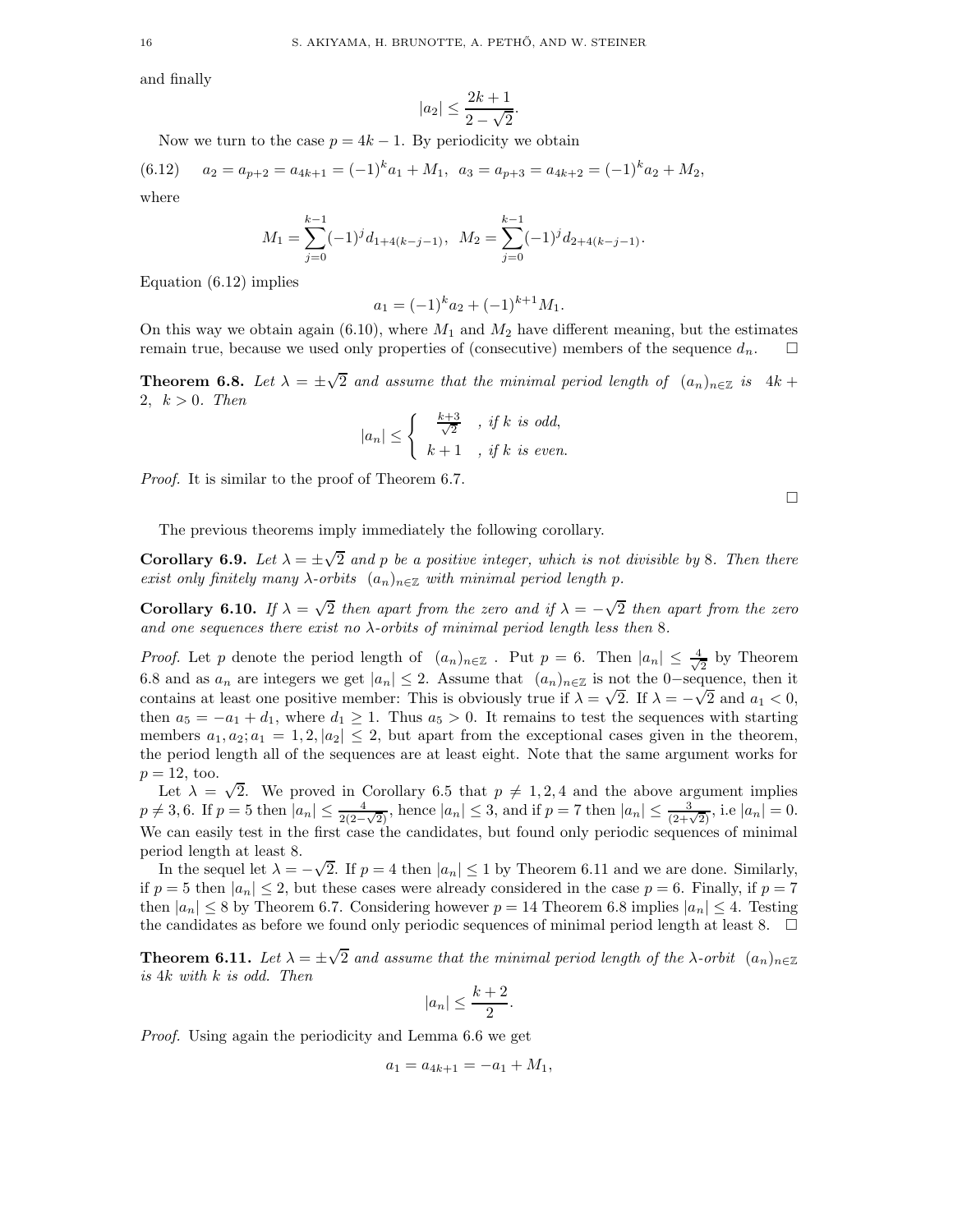where

$$
M_1 = \sum_{j=0}^{k-1} (-1)^j d_{1+4(k-j-1)}.
$$

The first equation implies

$$
|a_1| = |M_1|/2
$$

and as  $|M_1| \leq k$ , if  $\lambda = \sqrt{2}$  and  $|M_1| \leq k+2$ , if  $\lambda = -\sqrt{2}$  we obtain the statement.

We conclude the section by exhibiting two infinite series of short period lengths.

**Proposition 6.12.** Let  $\lambda = -\sqrt{2}$  and assume that the integers  $a_1, a_2$  satisfy the inequality

(6.13) 
$$
\sqrt{2} - 1 \le a_1 - \sqrt{2}a_2 \le 2 - \sqrt{2}.
$$

Then the  $\lambda$ -orbit generated by  $a_1, a_2$  is

(6.14) 
$$
a_1, a_2, 0, -a_2, -a_1 + 1, -a_2 + 1, 1, a_2 + 1,
$$

i.e it has period length 8. There are infinitely many  $\lambda$ -orbits of period length 8.

*Proof.* The elements (6.14) define a  $\lambda$ -orbit if and only if the following inequalities hold.

$$
0 \le a_1 - \sqrt{2}a_2 < 1, \ 0 \le -a_1 + \sqrt{2}a_2 + 1 < 1, \ 0 \le -2a_2 + \sqrt{2}a_1 + 1 - \sqrt{2} < 1,
$$
\n
$$
0 \le a_1 - \sqrt{2}a_2 + 1 - \sqrt{2} < 1, \ 0 \le -a_1 + \sqrt{2}a_2 + 2 - \sqrt{2} < 1, \ 0 \le 2a_2 - \sqrt{2}a_1 + 1 < 1.
$$

A straightforward computation shows that if (6.13) holds then all of these inequalities hold, too. As  $\sqrt{2}$  is irrational there exist infinitely many  $a_1, a_2 \in \mathbb{Z}$  which satisfy (6.13).

Remark 6.13. It is easy to check that if a  $-\sqrt{2}$ -orbit has period length 8 then the corresponding sequence  $(d_n)_{n\in\mathbb{Z}}$  is  $\overline{1}, \overline{2}, \overline{3}$  or  $\overline{1122}$ .

The next example is based on a different value for  $\lambda$ , but the technique of proof is identical to that in Proposition 6.12.

**Proposition 6.14.** Let  $\lambda = -\sqrt{3}$  and assume that the integers  $a_1, a_2$  satisfy the inequality

$$
0 < a_1 - \sqrt{3}a_2 \le 7 - 4\sqrt{3}.
$$

Then the  $\lambda$ -orbit generated by  $a_1, a_2$  is

$$
(6.15) \qquad a_1, a_2, 0, -a_2, -a_1 + 1, -2a_2 + 2, -a_1 + 3, -a_2 + 4, 4, a_2 + 3, a_1 + 2, 2a_2 + 1,
$$

i.e it has period length 12. There are infinitely many  $\lambda$ -orbits of period length 12.

*Proof.* The elements  $(6.15)$  define a  $\lambda$ -orbit if and only if the following inequalities hold.

$$
0 \le a_1 - \sqrt{3}a_2 < 1, \ \ 0 \le \sqrt{3}a_2 - a_1 + 1 < 1, \ \ 0 \le -3a_2 + 2 - \sqrt{3}(-a_1 + 1) < 1,
$$

$$
0 \le -2a_1 + 4 - \sqrt{3}(-2a_2 + 2) < 1, \ \ 0 \le -3a_2 + 6 - \sqrt{3}(-a_1 + 3) < 1, \ \ 0 \le -a_1 + 7 - \sqrt{3}(-a_2 + 4) < 1,
$$

$$
0 \le a_1 + 6 - \sqrt{3}(a_2 + 3) < 1, \ 0 \le 3a_2 + 4 - \sqrt{3}(a_1 + 2) < 1, \ 0 \le 2a_1 + 2 - \sqrt{3}(2a_2 + 1) < 1,
$$

$$
0 \le 3a_2 + 1 - \sqrt{3}a_1 < 1.
$$

The proof can now be finished analogously as the proof of Proposition 6.12.  $\Box$